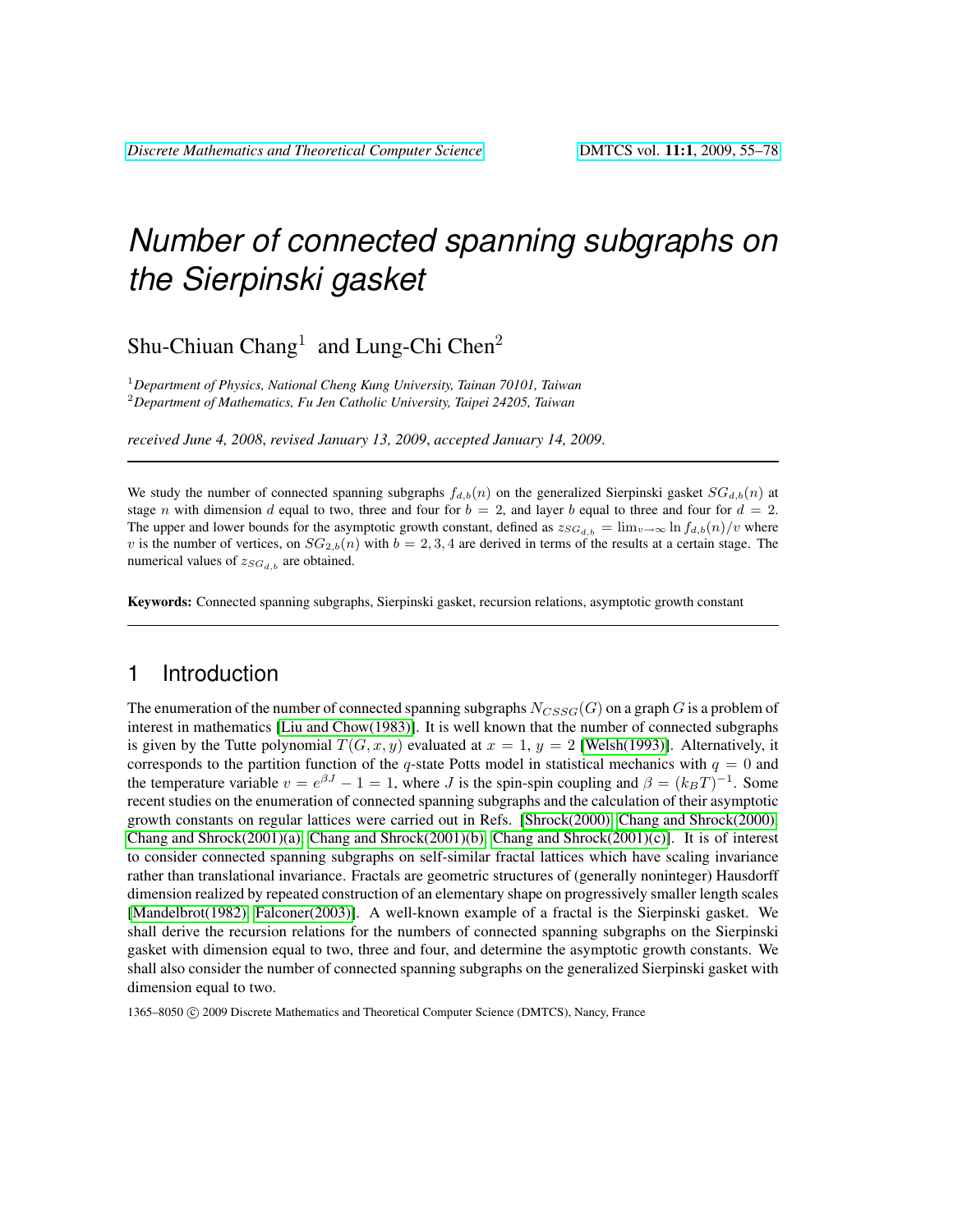### 2 Preliminaries

We first recall some relevant definitions for connected spanning subgraphs and the Sierpinski gasket in this section. A connected graph (without loops)  $G = (V, E)$  is defined by its vertex (site) and edge (bond) sets V and E [\[Biggs\(1993\),](#page-22-9) [Harary\(1969\)\]](#page-22-10). Let  $v(G) = |V|$  be the number of vertices and  $e(G) = |E|$ the number of edges in  $G$ . A spanning subgraph  $G'$  is a subgraph of  $G$  with the same vertex set  $V$  and an edge set  $E' \subseteq E$ . A connected spanning subgraph on G is a spanning subgraph of G that remains connected. In general, there can be cycles in a connected spanning subgraph. It is called a spanning tree when there is no cycles. The degree or coordination number  $k_i$  of a vertex  $v_i \in V$  is the number of edges attached to it. A  $k$ -regular graph is a graph with the property that each of its vertices has the same degree k. In general, one can associate an edge weight  $x_{ij}$  to each edge connecting adjacent vertices  $v_i$  and  $v_j$ . For simplicity, all edge weights are set to one throughout this paper.

Consider an infinite sequence of graphs  $\{G(n)\}\$  with  $v(G(n)) \to \infty$  as  $n \to \infty$ . If the number of connected spanning subgraphs  $N_{CSSG}(G(n))$  grows exponentially with  $v(G(n))$  when  $n \to \infty$  as

$$
N_{CSSG}(G(n)) = \exp\left[z_G v(G(n)) + o(v(G(n)))\right],\tag{1}
$$

where  $\lim_{n\to\infty}o(v(G(n)))/v(G(n)) = 0$ , then the constant  $z_G$  can describe this exponential growth:

<span id="page-1-0"></span>
$$
z_G = \lim_{n \to \infty} \frac{\ln N_{CSSG}(G(n))}{v(G(n))},
$$
\n(2)

which is the entropy per site in statistical mechanics. Here  $G$ , when used as a subscript in this manner, implicitly refers to the thermodynamic limit.

The construction of the two-dimensional Sierpinski gasket  $SG_2(n)$  at stage n is shown in Fig. [1.](#page-2-0) At stage  $n = 0$ , it is an equilateral triangle; while stage  $(n + 1)$  is obtained by the juxtaposition of three n-stage structures. In general, the Sierpinski gaskets  $SG_d$  can be built in any Euclidean dimension d with fractal dimension  $D = \ln(d+1)/\ln 2$  [\[Gefen and Aharony\(1981\)\]](#page-22-11). For the Sierpinski gasket  $SG_d(n)$ , the numbers of edges and vertices are given by

$$
e(SG_d(n)) = {d+1 \choose 2} (d+1)^n = \frac{d}{2}(d+1)^{n+1},
$$
\n(3)

<span id="page-1-1"></span>
$$
v(SG_d(n)) = \frac{d+1}{2}[(d+1)^n + 1].
$$
\n(4)

Except the  $(d+1)$  outmost vertices which have degree d, all other vertices of  $SG_d(n)$  have degree 2d. In the large *n* limit,  $SG_d$  is 2d-regular.

The Sierpinski gasket can be generalized, denoted by  $SG_{d,b}(n)$ , by introducing the side length b which is an integer larger or equal to two [\[Hilfer and Blumen\(1984\)\]](#page-22-12). The generalized Sierpinski gasket at stage  $(n + 1)$  is constructed from b layers of stage n hypertetrahedrons. The two-dimensional  $SG_{2,b}(n)$  with  $b = 3$  at stage  $n = 1, 2$  and  $b = 4$  at stage  $n = 1$  are illustrated in Fig. [2.](#page-2-1) The ordinary Sierpinski gasket  $SG_d(n)$  corresponds to the  $b = 2$  case, where the index b is neglected for simplicity. The Hausdorff dimension for  $SG_{d,b}$  is given by  $D = \ln \binom{b+d-1}{d} / \ln b$  [\[Hilfer and Blumen\(1984\)\]](#page-22-12). Notice that  $SG_{d,b}$  is not k-regular even in the thermodynamic limit.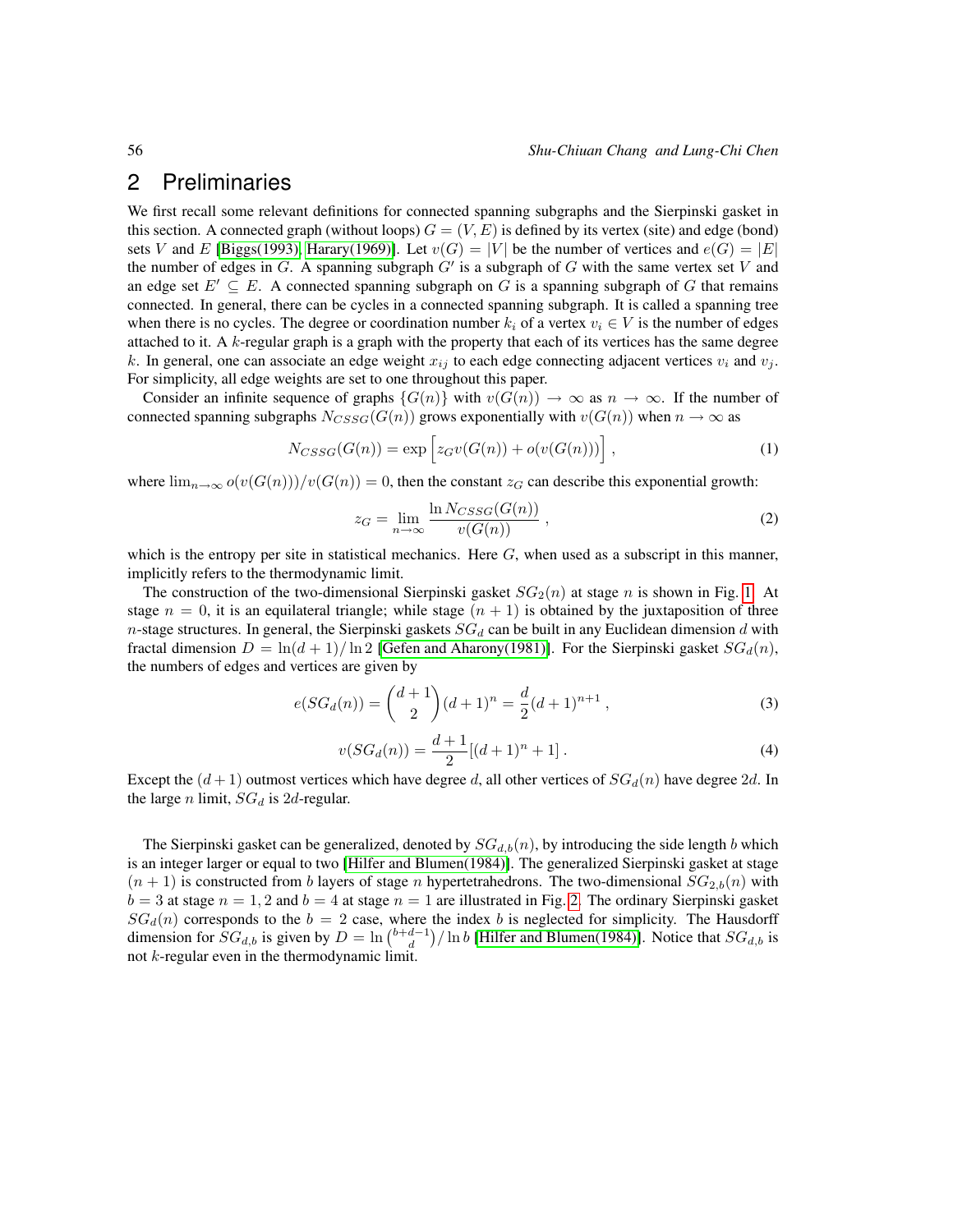

<span id="page-2-0"></span>Fig. 1: The first four stages  $n = 0, 1, 2, 3$  of the two-dimensional Sierpinski gasket  $SG_2(n)$ .



<span id="page-2-1"></span>Fig. 2: The generalized two-dimensional Sierpinski gasket  $SG_{2,b}(n)$  with  $b = 3$  at stage  $n = 1, 2$  and  $b = 4$  at stage  $n = 1$ .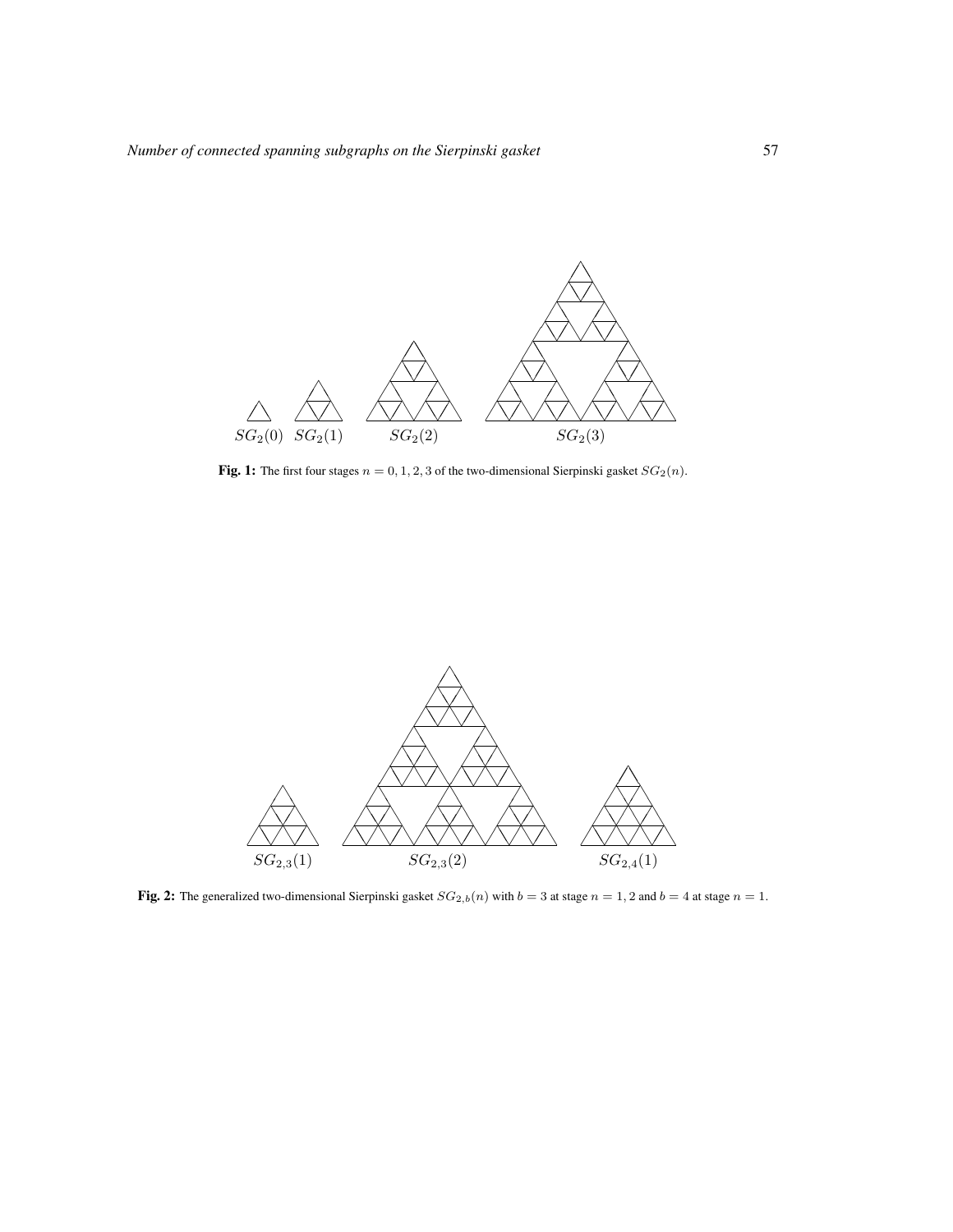## <span id="page-3-4"></span>3 The number of connected spanning subgraphs on  $SG<sub>2</sub>(n)$

In this section we derive the asymptotic growth constant for the number of connected spanning subgraphs on the two-dimensional Sierpinski gasket  $SG_2(n)$  in detail. Let us start with the definitions of the quantities to be used.

**Definition 3.1** *Consider the generalized two-dimensional Sierpinski gasket*  $SG_{2,b}(n)$  *at stage n.* 

- *(i) Define*  $f_{2,b}(n) \equiv N_{CSSG}(SG_{2,b}(n))$  *as the number of connected spanning subgraphs.*
- *(ii) Define*  $g_{2,b}(n)$  *as the number of spanning subgraphs with two connected components such that one certain outmost vertex, say the topmost vertex as illustrated in Fig. [3](#page-3-0) for ordinary Sierpinski gasket, belongs to one component and the other two outmost vertices belong to another component.*
- *(iii)* Define  $h_{2,b}(n)$  as the number of spanning subgraphs with three connected components such that *each of the outmost vertices belongs to a different component.*

Since we only consider the ordinary Sierpinski gasket in this section, we use the notations  $f_2(n)$ ,  $g_2(n)$  and  $h_2(n)$  for simplicity. They are illustrated in Fig. [3,](#page-3-0) where only the outmost vertices are shown. Because of rotational symmetry, there are three possible  $g_2(n)$ . The initial values at stage zero are  $f_2(0)$  =  $4, g_2(0) = 1$  and  $h_2(0) = 1$ . The purpose of this section is to obtain the asymptotic behavior of  $f_2(n)$  as follows. The three quantities  $f_2(n)$ ,  $g_2(n)$  and  $h_2(n)$  satisfy recursion relations.



<span id="page-3-0"></span>Fig. 3: Illustration for the connected spanning subgraphs  $f_2(n)$ ,  $g_2(n)$  and  $h_2(n)$ . The two outmost vertices at the ends of a solid line belong to one component, while the two outmost vertices at the ends of a dot line belong to separated components.

Lemma 3.1 *For any non-negative integer* n*,*

<span id="page-3-1"></span>
$$
f_2(n+1) = f_2^3(n) + 6f_2^2(n)g_2(n) , \qquad (5)
$$

<span id="page-3-2"></span>
$$
g_2(n+1) = f_2^2(n)g_2(n) + f_2^2(n)h_2(n) + 7f_2(n)g_2^2(n) , \qquad (6)
$$

<span id="page-3-3"></span>
$$
h_2(n+1) = 3f_2(n)g_2^2(n) + 12f_2(n)g_2(n)h_2(n) + 14g_2^3(n).
$$
 (7)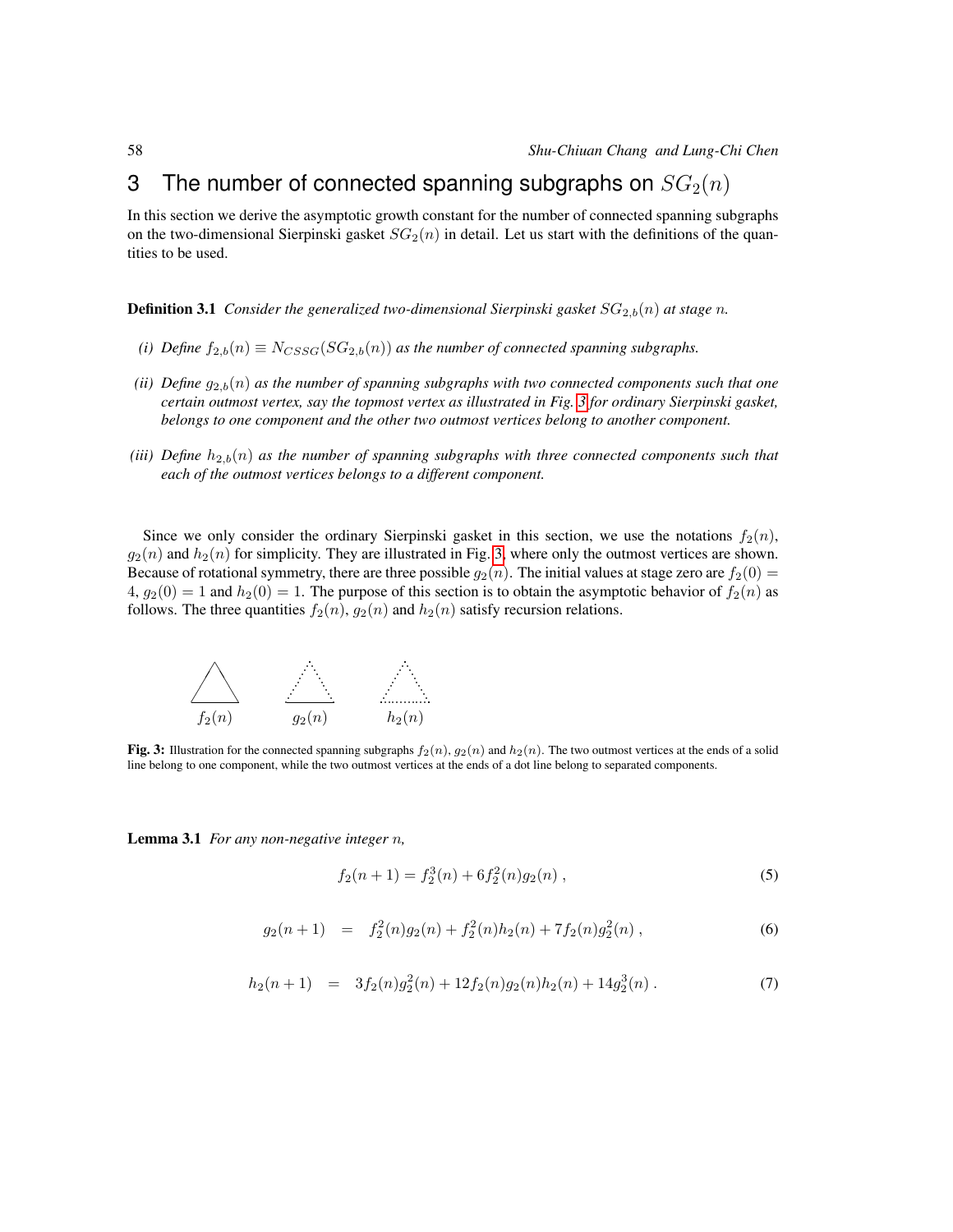

<span id="page-4-0"></span>Fig. 4: Illustration for the expression of  $f_2(n + 1)$ . The multiplication of three on the right-hand-side corresponds to the three possible orientations of  $SG_2(n + 1)$ .

**Proof:** The Sierpinski gasket  $SG_2(n + 1)$  is composed of three  $SG_2(n)$  with three pairs of vertices identified. The number  $f_2(n + 1)$  consists of one configuration where all three  $SG_2(n)$  belong to the class that is enumerated by  $f_2(n)$ , and six configurations where one of the  $SG_2(n)$  belongs to the class enumerated by  $g_2(n)$  and the other two belong to the class enumerated by  $f_2(n)$  as illustrated in Fig. [4.](#page-4-0) Eq. [\(5\)](#page-3-1) is verified by adding these configurations.

Similarly,  $g_2(n + 1)$  and  $h_2(n + 1)$  for  $SG_2(n + 1)$  can be obtained with appropriate configurations of its three constituting  $SG_2(n)$  as illustrated in Figs. [5](#page-4-1) and [6](#page-4-2) to verify Eqs. [\(6\)](#page-3-2) and [\(7\)](#page-3-3), respectively.



<span id="page-4-1"></span>Fig. 5: Illustration for the expression of  $g_2(n + 1)$ . The multiplication of two on the right-hand-side corresponds to the reflection symmetry with respect to the central vertical axis.

$$
\mathcal{L} = \bigoplus_{x} x3 + \bigoplus_{x} x3 + \bigoplus_{x} x3 + \bigoplus_{x} x3 + \bigoplus_{x} x3 + \bigoplus_{x} x3 + \bigoplus_{x} x3 + \bigoplus_{x} x3 + \bigoplus_{x} x3 + \bigoplus_{x} x3 + \bigoplus_{x} x3 + \bigoplus_{x} x3 + \bigoplus_{x} x3 + \bigoplus_{x} x3 + \bigoplus_{x} x3 + \bigoplus_{x} x3 + \bigoplus_{x} x3 + \bigoplus_{x} x3 + \bigoplus_{x} x3 + \bigoplus_{x} x3 + \bigoplus_{x} x3 + \bigoplus_{x} x3 + \bigoplus_{x} x3 + \bigoplus_{x} x3 + \bigoplus_{x} x3 + \bigoplus_{x} x3 + \bigoplus_{x} x3 + \bigoplus_{x} x3 + \bigoplus_{x} x3 + \bigoplus_{x} x3 + \bigoplus_{x} x3 + \bigoplus_{x} x3 + \bigoplus_{x} x3 + \bigoplus_{x} x3 + \bigoplus_{x} x3 + \bigoplus_{x} x3 + \bigoplus_{x} x3 + \bigoplus_{x} x3 + \bigoplus_{x} x3 + \bigoplus_{x} x3 + \bigoplus_{x} x3 + \bigoplus_{x} x3 + \bigoplus_{x} x3 + \bigoplus_{x} x3 + \bigoplus_{x} x3 + \bigoplus_{x} x3 + \bigoplus_{x} x3 + \bigoplus_{x} x3 + \bigoplus_{x} x3 + \bigoplus_{x} x3 + \bigoplus_{x} x3 + \bigoplus_{x} x3 + \bigoplus_{x} x3 + \bigoplus_{x} x3 + \bigoplus_{x} x3 + \bigoplus_{x} x3 + \bigoplus_{x} x3 + \bigoplus_{x} x3 + \bigoplus_{x} x3 + \bigoplus_{x} x3 + \bigoplus_{x} x3 + \bigoplus_{x} x3 + \bigoplus_{x} x3 + \bigoplus_{x} x3 + \bigoplus_{x} x3 + \bigoplus_{x} x3 + \bigoplus_{x} x3 + \bigoplus_{x} x3 + \bigoplus_{x} x3 + \bigoplus_{x} x3 + \bigoplus_{x} x3 + \bigoplus_{x} x3 + \bigoplus_{x} x3 + \bigoplus_{x} x3 + \bigoplus_{x} x3 + \bigopl
$$

<span id="page-4-2"></span>Fig. 6: Illustration for the expression of  $h_2(n + 1)$ . The multiplication of three on the right-hand-side corresponds to the three possible orientations  $SG_2(n + 1)$ .

 $\Box$ 

The values of  $f_2(n)$ ,  $g_2(n)$ ,  $h_2(n)$  for small n can be evaluated recursively by Eqs. [\(5\)](#page-3-1), [\(6\)](#page-3-2), [\(7\)](#page-3-3) as listed in Table [1.](#page-5-0) These numbers grow exponentially, and do not have simple integer factorizations, in contrast to the corresponding results for the number of spanning trees [\[Chang et al.\(2007\)\]](#page-22-13). To estimate the value of the asymptotic growth constant defined in Eq. [\(2\)](#page-1-0), we need the following lemmas. For the generalized two-dimensional Sierpinski gasket  $SG_{2,b}(n)$ , define the ratios

<span id="page-4-3"></span>
$$
\alpha_{2,b}(n) = \frac{f_{2,b}(n)}{g_{2,b}(n)}, \qquad \beta_{2,b}(n) = \frac{g_{2,b}(n)}{h_{2,b}(n)},
$$
\n(8)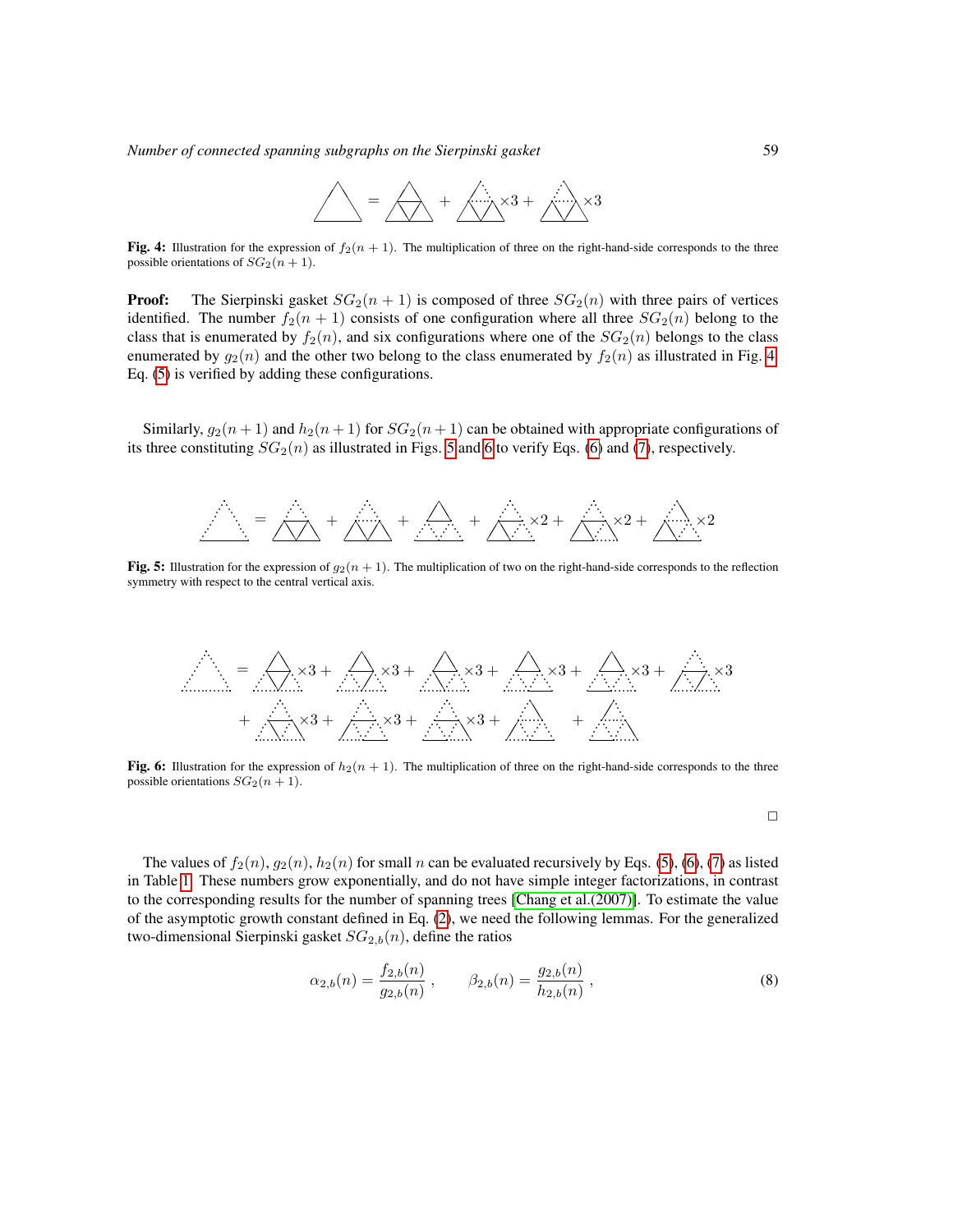where  $n$  is a non-negative integer. For the ordinary Sierpinski gasket in this section, they are simplified to be  $\alpha_2(n)$ ,  $\beta_2(n)$  and their values for small n are listed in Table [2.](#page-5-1)

| $\boldsymbol{n}$ |     |            |                                |
|------------------|-----|------------|--------------------------------|
| $t_2(n)$         | -60 | 13,312,000 | 10,293,452,839,321,600,000,000 |
| $g_2(n)$         | 60  | 7,462,400  | 8,864,355,990,896,640,000,000  |
| $h_2(n)$         | 74  | 13,276,800 | 23,868,720,258,482,176,000,000 |

<span id="page-5-0"></span>**Tab. 1:** The first few values of  $f_2(n)$ ,  $g_2(n)$ ,  $h_2(n)$ .

<span id="page-5-1"></span>Tab. 2: The first few values of  $\alpha_2(n)$ ,  $\beta_2(n)$ . The last digits given are rounded off.

| $\alpha_2(n)$           | 2.6666666666667   | 1.78387650085763  | 1.16121835019855  | 0.736689163182441 |
|-------------------------|-------------------|-------------------|-------------------|-------------------|
| $n_{\parallel}$<br>ا 20 | 0.810810810810811 | 0.562063147746445 | 0.371379608747416 | 0.238302798822389 |

<span id="page-5-5"></span>**Lemma 3.2** *For any*  $n \geq 0$ *,* 

$$
3\beta_2(n) \le \alpha_2(n) \le 4\beta_2(n). \tag{9}
$$

*The ratios*  $\alpha_2(n)$  *and*  $\beta_2(n)$  *are both strictly decreasing sequences with the limits* 

$$
\lim_{n \to \infty} \alpha_2(n) = \lim_{n \to \infty} \beta_2(n) = 0.
$$
\n(10)

**Proof:** It is clear that  $\alpha_2(n)$  and  $\beta_2(n)$  cannot be negative. By Eqs. [\(5\)](#page-3-1) - [\(7\)](#page-3-3), we have

<span id="page-5-3"></span>
$$
\frac{f_2(n+1)}{f_2^2(n)g_2(n)} = 6 + \alpha_2(n) ,
$$
\n(11)

<span id="page-5-4"></span>
$$
\frac{g_2(n+1)}{f_2(n)g_2^2(n)} = \frac{\alpha_2(n)}{\beta_2(n)} + 7 + \alpha_2(n) ,\qquad (12)
$$

$$
\frac{h_2(n+1)}{g_2^3(n)} = 12 \frac{\alpha_2(n)}{\beta_2(n)} + 14 + 3\alpha_2(n) .
$$
 (13)

Therefore,

<span id="page-5-2"></span>
$$
\alpha_2(n+1) = \frac{\alpha_2(n)\beta_2(n)[6+\alpha_2(n)]}{\alpha_2(n) + 7\beta_2(n) + \alpha_2(n)\beta_2(n)} = \alpha_2(n) - \frac{\alpha_2(n)[\alpha_2(n) + \beta_2(n)]}{\alpha_2(n) + 7\beta_2(n) + \alpha_2(n)\beta_2(n)},\tag{14}
$$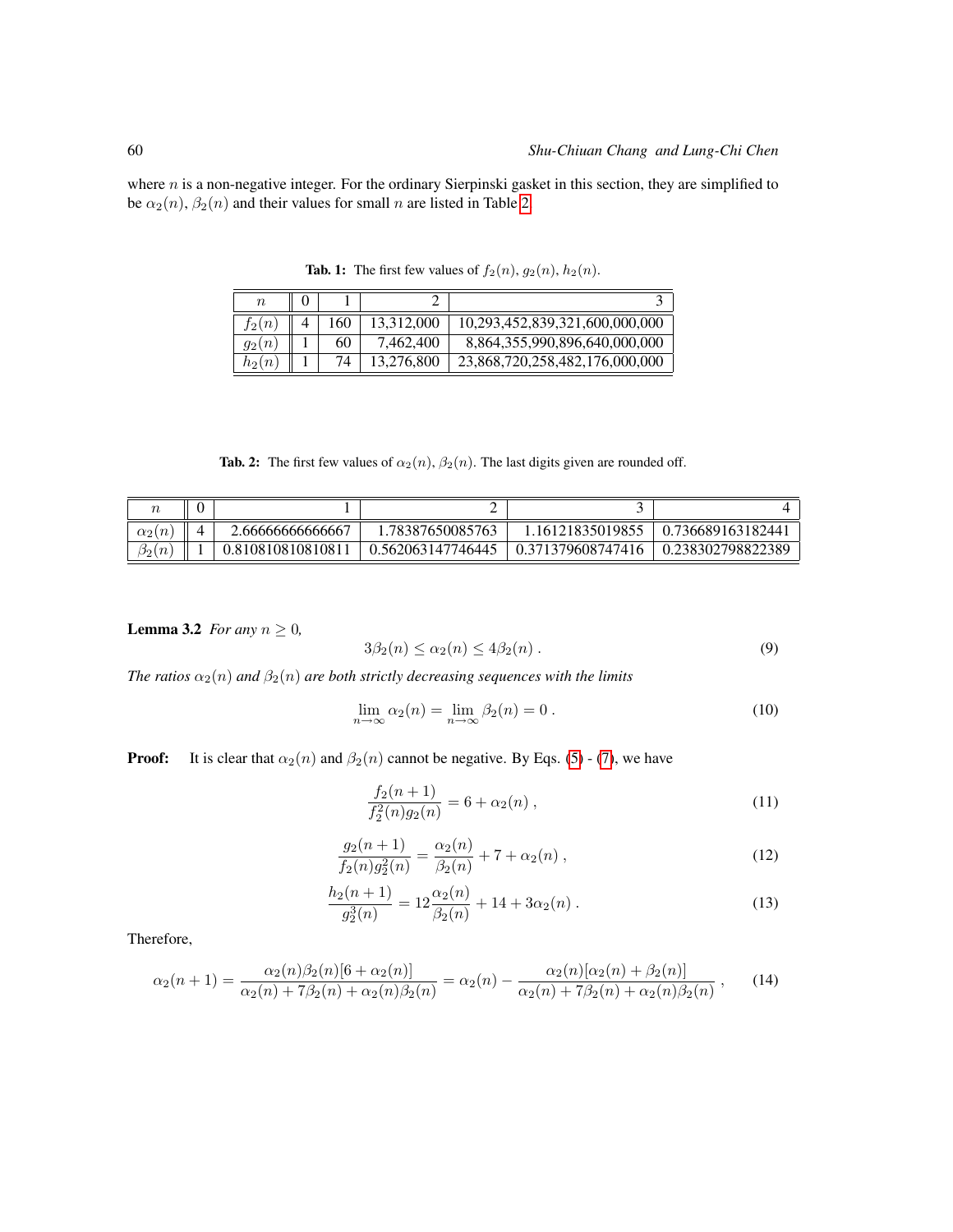which shows that  $\alpha_2(n)$  is strictly decreasing. Similarly, we have

<span id="page-6-0"></span>
$$
\beta_2(n+1) = \frac{\alpha_2(n)[\alpha_2(n) + 7\beta_2(n) + \alpha_2(n)\beta_2(n)]}{12\alpha_2(n) + 14\beta_2(n) + 3\alpha_2(n)\beta_2(n)} = \frac{\alpha_2(n)}{3} - \frac{\alpha_2(n)[3\alpha_2(n) - 7\beta_2(n)/3]}{12\alpha_2(n) + 14\beta_2(n) + 3\alpha_2(n)\beta_2(n)}.
$$
\n(15)

With the initial values given in Table [2,](#page-5-1)  $3\beta_2(n) \leq \alpha_2(n)$  is proved by induction. By Eqs. [\(14\)](#page-5-2) and [\(15\)](#page-6-0),

$$
4\beta_2(n+1) - \alpha_2(n+1)
$$
  
= 
$$
\frac{\alpha_2(n)}{3} + \frac{\alpha_2(n)[\alpha_2(n) + \beta_2(n)]}{\alpha_2(n) + 7\beta_2(n) + \alpha_2(n)\beta_2(n)} - \frac{\alpha_2(n)[12\alpha_2(n) - 28\beta_2(n)/3]}{12\alpha_2(n) + 14\beta_2(n) + 3\alpha_2(n)\beta_2(n)}
$$
  
= 
$$
\frac{\alpha_2(n)X(n)}{3[\alpha_2(n) + 7\beta_2(n) + \alpha_2(n)\beta_2(n)][12\alpha_2(n) + 14\beta_2(n) + 3\alpha_2(n)\beta_2(n)]},
$$
(16)

where

$$
X(n) = 12\alpha_2^2(n) + 48\beta_2(n)[7\beta_2(n) - \alpha_2(n)] + 12\alpha_2(n)\beta_2(n)[6\beta_2(n) - \alpha_2(n)] + 3\alpha_2^2(n)\beta_2^2(n) \ge 0
$$
 (17)

such that  $\alpha_2(n) \leq 4\beta_2(n)$  is proved again by induction. Eq. [\(15\)](#page-6-0) can be rewritten as

$$
\beta_2(n+1) = \beta_2(n) - \frac{\alpha_2(n)[4\beta_2(n) - \alpha_2(n)][1 + 3\beta_2(n)/4] + \alpha_2(n)\beta_2(n)[1 - \alpha_2(n)/4] + 14\beta_2(n)}{12\alpha_2(n) + 14\beta_2(n) + 3\alpha_2(n)\beta_2(n)},
$$
\n(18)

which shows that  $\beta_2(n)$  is strictly decreasing since  $\alpha_2(n)$  is less than four, *i.e.* its initial value, for all  $n \geq 1$ . Eq. [\(14\)](#page-5-2) can be rewritten as

$$
\alpha_2(n+1) = \frac{6\alpha_2(n)}{7} \Big[ 1 - \frac{\alpha_2(n)[1 - \beta_2(n)/6]}{\alpha_2(n) + 7\beta_2(n) + \alpha_2(n)\beta_2(n)} \Big],
$$
\n(19)

which is always less than  $6\alpha_2(n)/7$  since  $\beta_2(n)$  is less than one, *i.e.* its initial value, for all  $n \ge 1$  such that  $\lim_{n\to\infty} \alpha_2(n)$  is zero. Finally, since  $\beta_2(n) \leq \alpha_2(n)/3$ ,  $\lim_{n\to\infty} \beta_2(n)$  is zero, and the proof is  $\Box$ completed.  $\Box$ 

We notice that the convergences of  $\alpha_2(n)$  and  $\beta_2(n)$  to zero as n increases are not rapid. The inequality  $3\beta_2(n) \leq \alpha_2(n)$  can be improved a bit, and we state it as the following lemma.

**Lemma 3.3** *For any*  $n \ge n_0$ *,* 

$$
3\beta_2(n) + \frac{\alpha_2^2(n)}{27} \le \alpha_2(n) ,
$$
  
where  $n_0 = \inf\{n : \alpha_2(n) \le 3/4, \beta_2(n) \le 1/4\} = 4.$  (20)

**Proof:** By Eqs. [\(14\)](#page-5-2) and [\(15\)](#page-6-0), we have

<span id="page-6-1"></span>
$$
\alpha_2(n+1) - 3\beta_2(n+1) - \frac{\alpha_2^2(n+1)}{27}
$$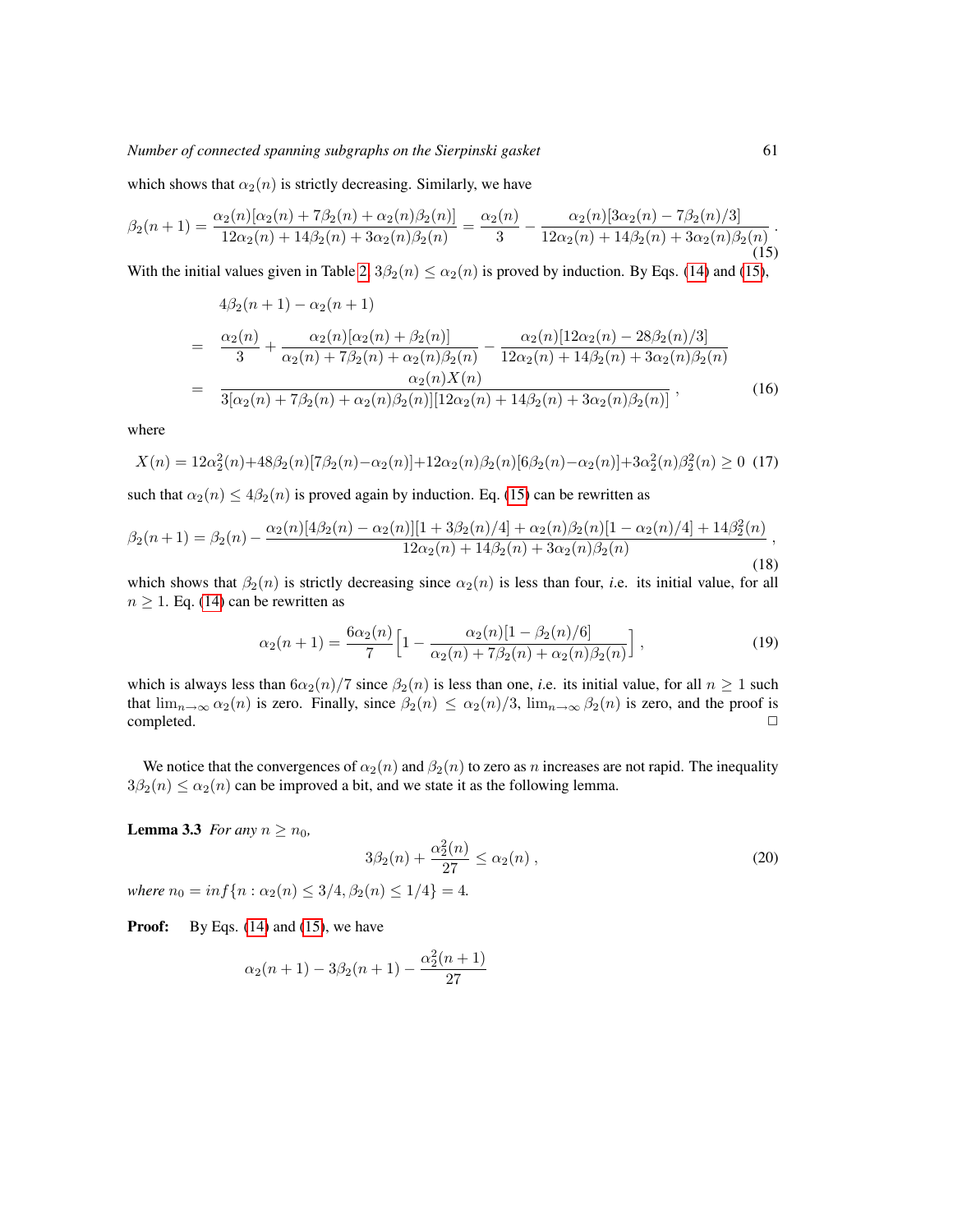62 *Shu-Chiuan Chang and Lung-Chi Chen*

$$
= \frac{\alpha_2(n)[9\alpha_2(n) - 7\beta_2(n)]}{12\alpha_2(n) + 14\beta_2(n) + 3\alpha_2(n)\beta_2(n)} - \frac{\alpha_2(n)[\alpha_2(n) + \beta_2(n)]}{\alpha_2(n) + 7\beta_2(n) + \alpha_2(n)\beta_2(n)}
$$

$$
- \frac{\alpha_2^2(n)\beta_2^2(n)[6 + \alpha_2(n)]^2}{27[\alpha_2(n) + 7\beta_2(n) + \alpha_2(n)\beta_2(n)]^2}
$$

$$
= \frac{\alpha_2(n)Y(n)}{[\alpha_2(n) + 7\beta_2(n) + \alpha_2(n)\beta_2(n)]^2[12\alpha_2(n) + 14\beta_2(n) + 3\alpha_2(n)\beta_2(n)]},
$$
(21)

where

$$
Y(n) = [\alpha_2(n) + 7\beta_2(n) + \alpha_2(n)\beta_2(n)] \Big\{ 3[\alpha_2(n) - 3\beta_2(n)][4\beta_2(n) - \alpha_2(n)]
$$
  
+3 $\beta_2(n) [\alpha_2(n) - 3\beta_2(n) - \frac{\alpha_2^2(n)}{27}][3 + 2\alpha_2(n)] \Big\}$   
+ $\frac{\alpha_2(n)\beta_2(n)}{27} [9\alpha_2^2(n) + 1008\beta_2^2(n) - 153\alpha_2(n)\beta_2(n) + 6\alpha_2^3(n) - 93\alpha_2^2(n)\beta_2(n)$   
-60 $\alpha_2(n)\beta_2^2(n) - 6\alpha_2^3(n)\beta_2(n) - 50\alpha_2^2(n)\beta_2^2(n) - 3\alpha_2^3(n)\beta_2^2(n)]$   

$$
\geq \frac{\alpha_2(n)\beta_2(n)}{27} \Big\{ 3\alpha_2(n)[\alpha_2(n) - 3\beta_2(n)][3 + 2\alpha_2(n)] + 252\beta_2(n)[4\beta_2(n) - \alpha_2(n)]
$$
  
+ $\alpha_2(n)\beta_2(n)[126 - 75\alpha_2(n) - 6\alpha_2^2(n) - 60\beta_2(n) - 50\alpha_2(n)\beta_2(n) - 3\alpha_2^2(n)\beta_2(n)] \Big\}.$  (22)

Because  $Y(n)$  is positive whenever  $\alpha_2(n) \leq 3/4$  and  $\beta_2(n) \leq 1/4$ , which is true for all  $n \geq n_0 = 4$  by the previous lemma and Table 2, the inequality is established the previous lemma and Table [2,](#page-5-1) the inequality is established.

We notice that although Eq. [\(20\)](#page-6-1) is by no means optimum, it is enough for the following lemma.

<span id="page-7-0"></span>**Lemma 3.4** *The sequence of the ratio*  $\{\alpha_2(n)/\beta_2(n)\}_{n=0}^{\infty}$  decreases monotonically with the limit

$$
\lim_{n \to \infty} \alpha_2(n) / \beta_2(n) = 3.
$$
\n(23)

**Proof:** The initial value of the ratio is  $\alpha_2(0)/\beta_2(0) = 4$ . It is clear from Eq. [\(15\)](#page-6-0) that in the large n limit, the ratio  $\alpha_2(n)/\beta_2(n)$  is equal to three. By Eqs. [\(14\)](#page-5-2) and [\(15\)](#page-6-0), we have

$$
\frac{\alpha_2(n)}{\beta_2(n)} - \frac{\alpha_2(n+1)}{\beta_2(n+1)} = \frac{Z(n)}{\beta_2(n)[\alpha_2(n) + 7\beta_2(n) + \alpha_2(n)\beta_2(n)]^2},
$$
\n(24)

where

$$
Z(n) = \alpha_2(n)[\alpha_2(n) + 7\beta_2(n) + \alpha_2(n)\beta_2(n)]^2
$$

$$
-\beta_2^2(n)[6 + \alpha_2(n)][12\alpha_2(n) + 14\beta_2(n) + 3\alpha_2(n)\beta_2(n)]
$$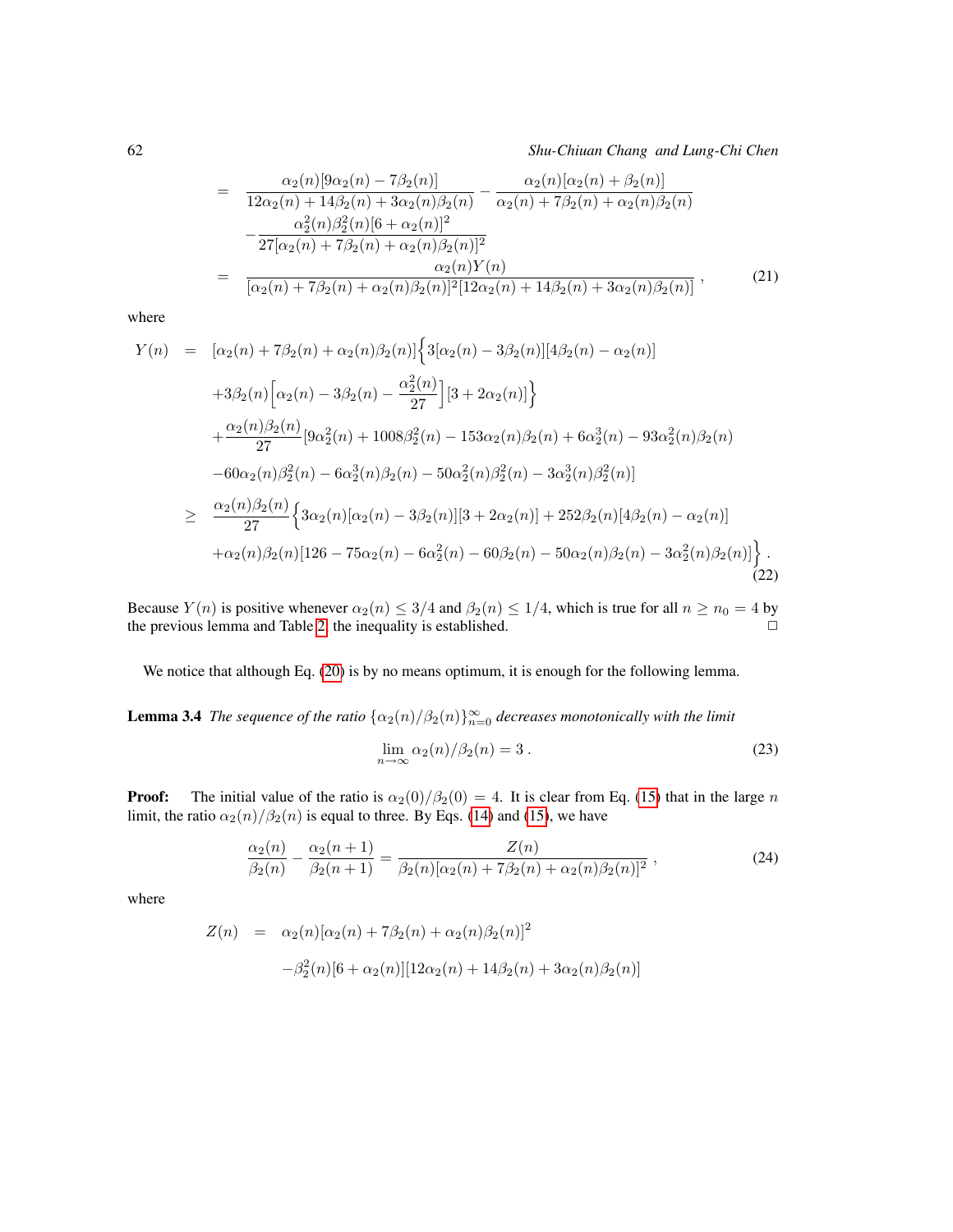$$
= [\alpha_2(n) - 3\beta_2(n)] \Big[ 2\alpha_2^2(n)\beta_2(n) + \frac{32}{3}\alpha_2(n)\beta_2^2(n) + \alpha_2^2(n)\beta_2^2(n) \Big] + \Big[ \alpha_2(n) - 3\beta_2(n) - \frac{\alpha_2^2(n)}{27} \Big] [\alpha_2^2(n) + 17\alpha_2(n)\beta_2(n) + 28\beta_2^2(n)] + \frac{\alpha_2^2(n)}{27} [\alpha_2^2(n) + 17\alpha_2(n)\beta_2(n) + 28\beta_2^2(n)] - \frac{8}{3}\alpha_2^2(n)\beta_2^2(n) .
$$
 (25)

With  $\alpha_2(n) \geq 3\beta_2(n)$ ,  $Z(n)$  is positive such that the sequence of the ratio decreases monotonically.  $\Box$ 

The general expressions for  $f_2(n)$  and  $g_2(n)$  can be written as follows.

<span id="page-8-2"></span>**Lemma 3.5** *For a non-negative integer*  $m$  *and any positive integer*  $n > m$ *,* 

<span id="page-8-0"></span>
$$
f_2(n) = f_2(m)^{\frac{3^{n-m}+1}{2}} g_2(m)^{\frac{3^{n-m}-1}{2}} \prod_{i=1}^{n-m} \left[ 6 + \alpha_2(n-i) \right]^{\frac{3^{i-1}+1}{2}}
$$

$$
\times \prod_{j=2}^{n-m} \left[ 7 + \alpha_2(n-j) + \frac{\alpha_2(n-j)}{\beta_2(n-j)} \right]^{\frac{3^{j-1}-1}{2}}, \qquad (26)
$$

<span id="page-8-1"></span>
$$
g_2(n) = f_2(m)^{\frac{3^{n-m}-1}{2}} g_2(m)^{\frac{3^{n-m}+1}{2}} \prod_{i=2}^{n-m} \left[ 6 + \alpha_2(n-i) \right]^{\frac{3^{i-1}-1}{2}}
$$

$$
\times \prod_{j=1}^{n-m} \left[ 7 + \alpha_2(n-j) + \frac{\alpha_2(n-j)}{\beta_2(n-j)} \right]^{\frac{3^{j-1}+1}{2}}.
$$
 (27)

*Here when*  $n - m = 1$ *, the products with lower limit two are defined to be one.* 

**Proof:** It is clear from Eqs. [\(11\)](#page-5-3) and [\(12\)](#page-5-4) that  $f_2(m+1) = f_2^2(m)g_2(m)[6+\alpha_2(m)]$  and  $g_2(m+1) =$  $f_2(m)g_2^2(m)[7+\alpha_2(m)+\alpha_2(m)/\beta_2(m)]$ . Consider Eqs. [\(26\)](#page-8-0) and [\(27\)](#page-8-1) hold for a certain positive integer  $n = k$ , then

$$
f_2(k+1) = f_2^2(k)g_2(k)[6+\alpha_2(k)]
$$
  
\n
$$
= f_2(m)^{3^{k-m}+1}g_2(m)^{3^{k-m}-1} \prod_{i=1}^{k-m} \left[6+\alpha_2(k-i)\right]^{3^{i-1}+1}
$$
  
\n
$$
\times \prod_{j=2}^{k-m} \left[7+\alpha_2(k-j)+\frac{\alpha_2(k-j)}{\beta_2(k-j)}\right]^{3^{j-1}-1}
$$
  
\n
$$
\times f_2(m)^{\frac{3^{k-m}-1}{2}}g_2(m)^{\frac{3^{k-m}+1}{2}} \prod_{i=2}^{k-m} \left[6+\alpha_2(k-i)\right]^{\frac{3^{i-1}-1}{2}}
$$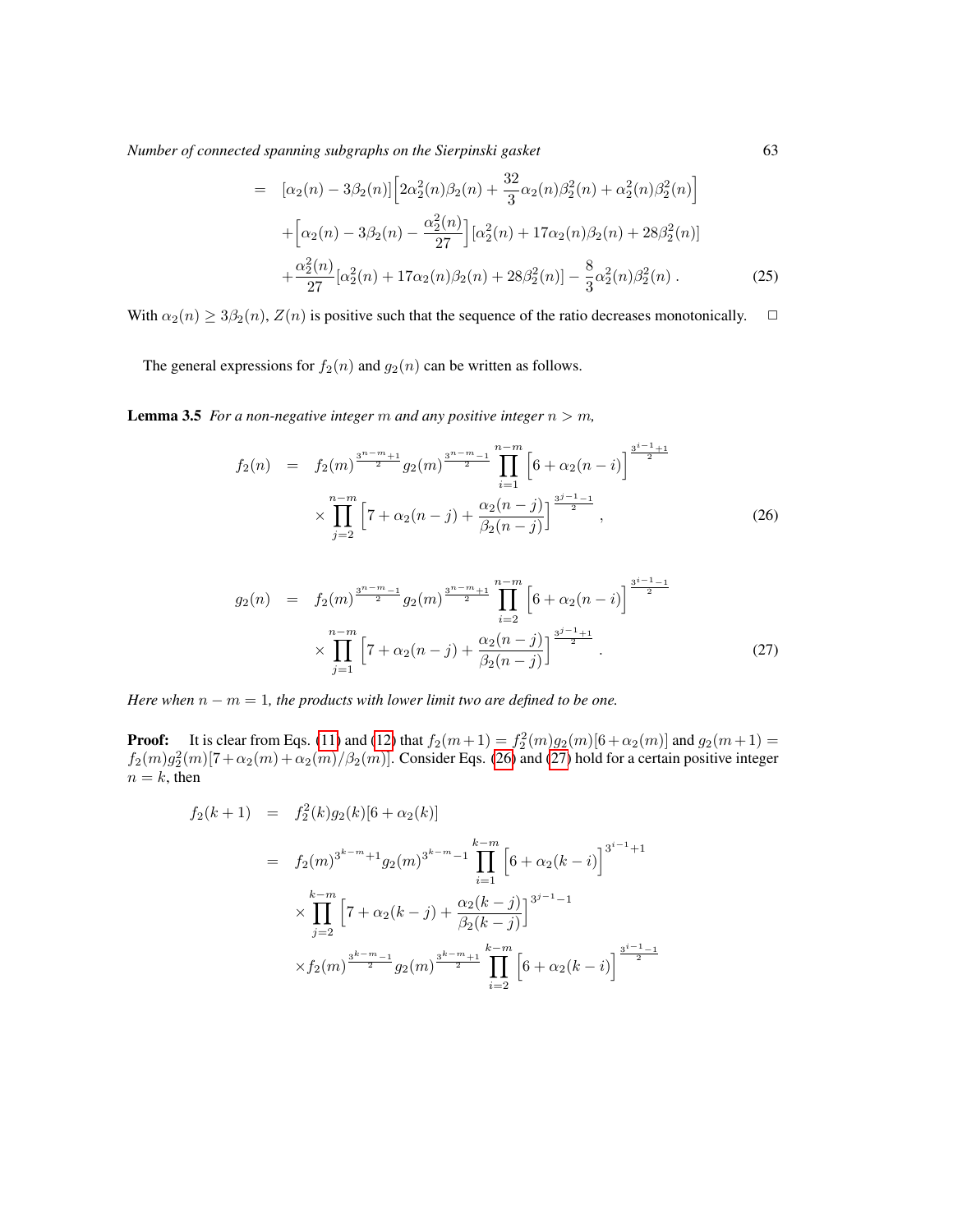$$
\times \prod_{j=1}^{k-m} \left[ 7 + \alpha_2(k-j) + \frac{\alpha_2(k-j)}{\beta_2(k-j)} \right]^{\frac{j^{j-1}+1}{2}} [6 + \alpha_2(k)]
$$
  
\n
$$
= f_2(m)^{\frac{3^{k-m+1}+1}{2}} g_2(m)^{\frac{3^{k-m+1}-1}{2}} [6 + \alpha_2(k)][6 + \alpha_2(k-1)]^2
$$
  
\n
$$
\times \prod_{i=2}^{k-m} \left[ 6 + \alpha_2(k-i) \right]^{\frac{j^{i+1}}{2}} \left[ 7 + \alpha_2(k-1) + \frac{\alpha_2(k-1)}{\beta_2(k-1)} \right]
$$
  
\n
$$
\times \prod_{j=2}^{k-m} \left[ 7 + \alpha_2(k-j) + \frac{\alpha_2(k-j)}{\beta_2(k-j)} \right]^{\frac{j^{j-1}}{2}}
$$
  
\n
$$
= f_2(m)^{\frac{3^{k-m+1}+1}{2}} g_2(m)^{\frac{3^{k-m+1}-1}{2}} \prod_{i=1}^{k-m+1} \left[ 6 + \alpha_2(k+1-i) \right]^{\frac{j^{i-1}+1}{2}}
$$
  
\n
$$
\prod_{j=2}^{k-m+1} \left[ 7 + \alpha_2(k+1-j) + \frac{\alpha_2(k+1-j)}{\beta_2(k+1-j)} \right]^{\frac{j^{j-1}-1}{2}}, \qquad (28)
$$

and Eq. [\(26\)](#page-8-0) is proved by induction. Eq. [\(27\)](#page-8-1) can be established by the same procedure.  $\Box$ 

From the above lemmas, we have the following bounds for the asymptotic growth constant.

<span id="page-9-1"></span>**Lemma 3.6** *The asymptotic growth constant for the number of connected spanning subgraphs on*  $SG_2(n)$ *is bounded:*

<span id="page-9-0"></span>
$$
\frac{\ln[f_2(m)g_2(m)] + \frac{1}{2}\ln 60}{3^{m+1}} \le z_{SG_2} \le \frac{\ln[f_2(m)g_2(m)] + \frac{1}{2}\ln[6 + \alpha_2(m)] \Big[7 + \alpha_2(m) + \frac{\alpha_2(m)}{\beta_2(m)}\Big]}{3^{m+1}},
$$
\n(29)

*where* m *is a positive integer.*

Proof: By Lemma [3.5,](#page-8-2) we have

$$
\ln f_2(n) = \frac{3^{n-m} + 1}{2} \ln f_2(m) + \frac{3^{n-m} - 1}{2} \ln g_2(m) + \Delta(n, m) , \qquad (30)
$$

where

$$
\Delta(n,m) = \sum_{i=1}^{n-m} \frac{3^{i-1} + 1}{2} \ln[6 + \alpha_2(n-i)] + \sum_{j=2}^{n-m} \frac{3^{j-1} - 1}{2} \ln\left[7 + \alpha_2(n-j) + \frac{\alpha_2(n-j)}{\beta_2(n-j)}\right].
$$
 (31)

We have shown that as m increases,  $\alpha_2(m)$  decreases to zero in Lemma [3.2](#page-5-5) and  $\alpha_2(m)/\beta_2(m)$  decreases to three in Lemma [3.4](#page-7-0) such that

$$
\Delta(n,m) \leq \sum_{i=1}^{n-m} \frac{3^{i-1} + 1}{2} \ln[6 + \alpha_2(m)] + \sum_{j=2}^{n-m} \frac{3^{j-1} - 1}{2} \ln\left[7 + \alpha_2(m) + \frac{\alpha_2(m)}{\beta_2(m)}\right]
$$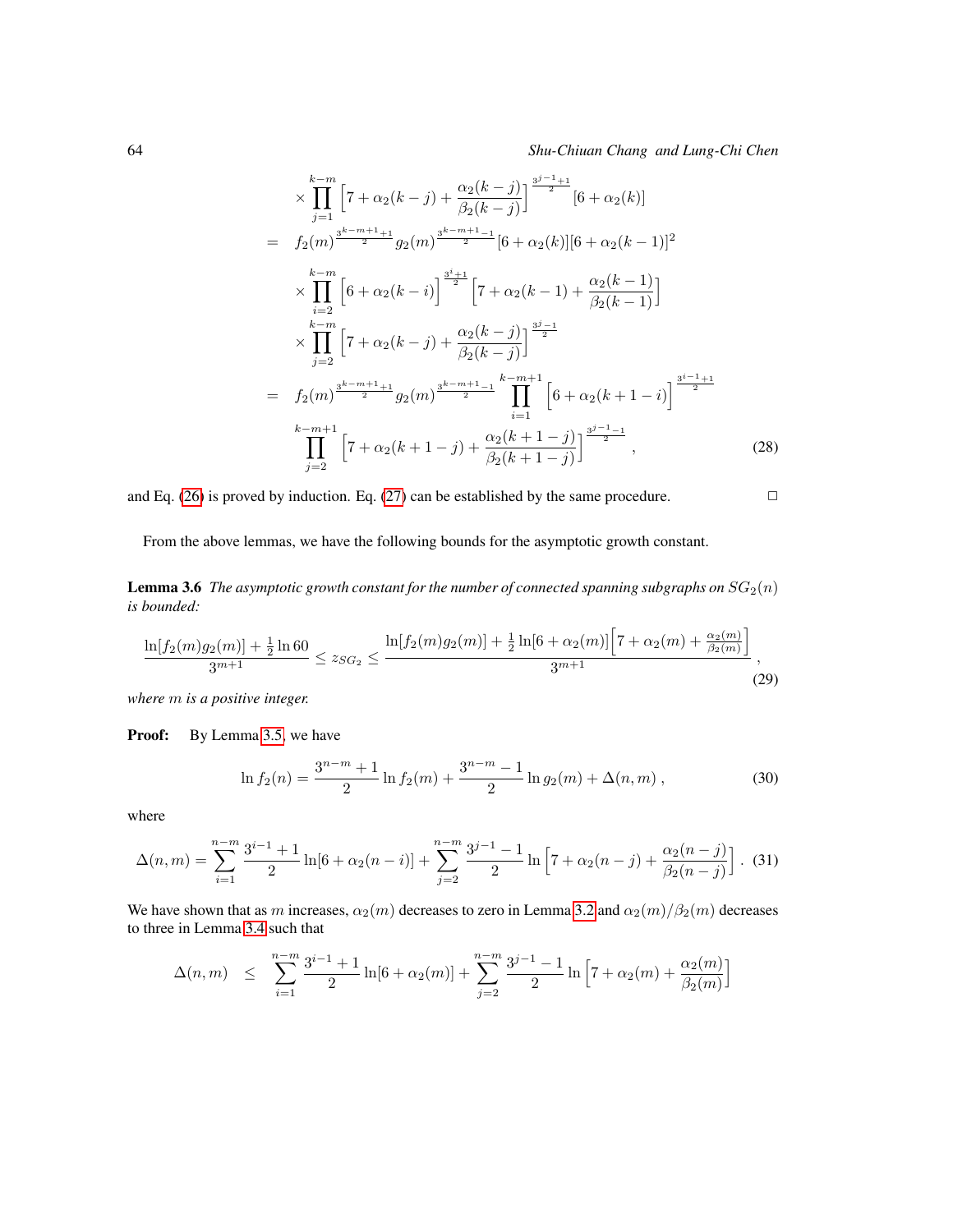$$
= \frac{1}{2} \left( \frac{3^{n-m}-1}{2} + n - m \right) \ln[6 + \alpha_2(m)] + \frac{1}{2} \left( \frac{3^{n-m}-3}{2} - n + m + 1 \right) \ln \left[ 7 + \alpha_2(m) + \frac{\alpha_2(m)}{\beta_2(m)} \right]
$$
\n(32)

and

$$
\Delta(n,m) \geq \sum_{i=1}^{n-m} \frac{3^{i-1} + 1}{2} \ln 6 + \sum_{j=2}^{n-m} \frac{3^{j-1} - 1}{2} \ln 10
$$
  
= 
$$
\frac{1}{2} \left( \frac{3^{n-m} - 1}{2} + n - m \right) \ln 6 + \frac{1}{2} \left( \frac{3^{n-m} - 3}{2} - n + m + 1 \right) \ln 10.
$$
 (33)

With the definition for  $z_{SG_2}$  given in Eq. [\(2\)](#page-1-0) and the number of vertices of  $SG_2(n)$  is  $3(3^n + 1)/2$  by Eq. [\(4\)](#page-1-1), the proof is completed.  $\Box$ 

As m increases, the difference between the upper and lower bounds in Eq. [\(29\)](#page-9-0) is less than  $3^{-m}$  and converges to zero. We calculate the number of connected spanning subgraphs  $f_2(m)$  up to  $m = 15$ , and we have the following proposition.

Proposition 3.1 *The asymptotic growth constant for the number of connected spanning subgraphs on the two-dimensional Sierpinski gasket*  $SG_2(n)$  *in the large n limit exists with value*  $z_{SG_2} = 1.276495930...$ 

Without going into details, we state here without proof that the bounds can be improved. For a nonnegative integer m and any positive integer  $n > m$ , the tighter bounds for  $\alpha_2(n)$  are

$$
d^{n-m}(m) \le \alpha_2(n) \le c^{n-m}(m) , \qquad (34)
$$

where

$$
c(m) = \frac{6 + \alpha_2(m)}{10 + \alpha_2(m)}, \qquad d(m) = \frac{6\beta_2(m)}{\alpha_2(m) + 7\beta_2(m)}.
$$
 (35)

It can be shown that

$$
z_{SG_2} \le \frac{1}{3^{m+1}} \Big\{ \ln[f_2(m)g_2(m)] + \frac{1}{2} \ln \Big[ 42 + 6 \frac{\alpha_2(m)}{\beta_2(m)} \Big] + \frac{\alpha_2(m)}{[3 - c(m)]} \Big[ \frac{1}{6} + \frac{\beta_2(m)}{7\beta_2(m) + \alpha_2(m)} \Big] \Big\} \tag{36}
$$

and

$$
z_{SG_2} \ge \frac{1}{3^{m+1}} \left\{ \ln[f_2(m)g_2(m)] + \frac{\ln 60}{2} + \frac{4\alpha_2(m)}{15[3 - d(m)]} - \frac{17\alpha_2^2(m)}{900[3 - d^2(m)]} \right\},\tag{37}
$$

so that the asymptotic growth constant is  $z_{SG_2} = 1.27649593067...$  We notice that the numerical value can also be estimated by the standard technique given in [\[Aho and Sloane\(1973\)\]](#page-22-14) with similar rate of convergence.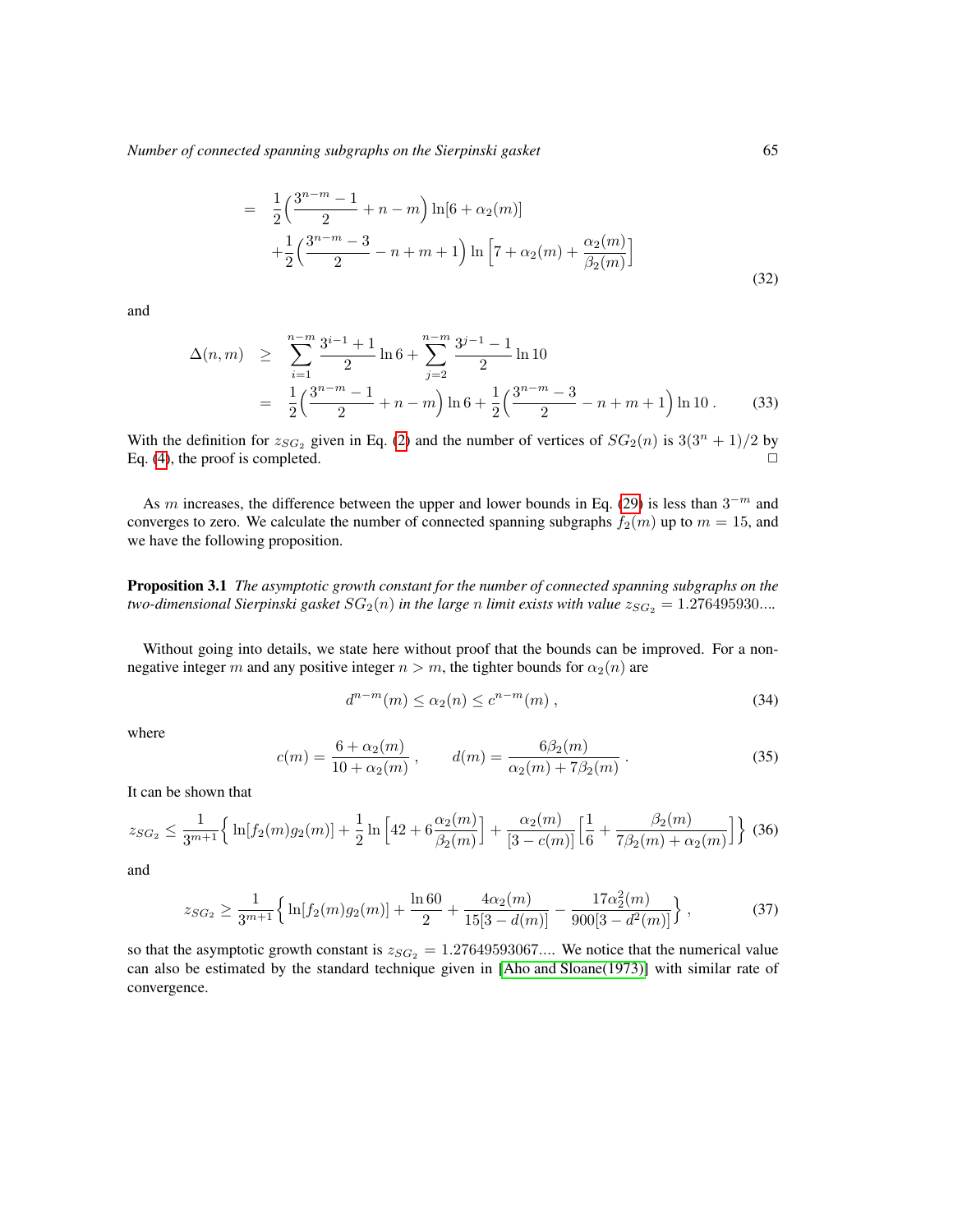The asymptotic behaviors of  $f_2(n)$ ,  $g_2(n)$  and  $h_2(n)$  can be derived as follows [\[Aho and Sloane\(1973\),](#page-22-14) [Teufl and Wagner\(2007\)\]](#page-22-15). Rewriting Eqs. [\(14\)](#page-5-2), [\(15\)](#page-6-0) into

$$
\frac{\alpha_2(n+1)}{\alpha_2(n)} = \frac{6 + \alpha_2(n)}{\frac{\alpha_2(n)}{\beta_2(n)} + 7 + \alpha_2(n)},
$$
\n
$$
\frac{\beta_2(n+1)}{\beta_2(n)} = \frac{\frac{\alpha_2(n)}{\beta_2(n)} + 7 + \alpha_2(n)}{12 + 14\frac{\alpha_2(n)}{\beta_2(n)} + 3\beta_2(n)} \tag{38}
$$

and using Lemmas [3.2](#page-5-5) and [3.4,](#page-7-0) it is not hard to see that both  $(5/3)^n \alpha_2(n)$  and  $(5/3)^n \beta_2(n)$  tend to (positive, finite) limits. By employing Eq. [\(6\)](#page-3-2) repeatedly, we have

$$
\ln g_2(n) = 3^{n-m} \ln g_2(m) + \sum_{j=m+1}^n 3^{n-j} \ln \left\{ \alpha_2(j) \left[ \alpha_2(j) + \frac{\alpha_2(j)}{\beta_2(j)} + 7 \right] \right\}
$$
(39)

for a certain m less than n. When both n and m are large,  $\ln g_2(n)$  is given approximately by

$$
\ln g_2(n) \sim 3^{n-m} \ln g_2(m) + \sum_{j=m+1}^n 3^{n-j} [a(j) + j \ln(3/5)], \qquad (40)
$$

where  $a(j)$  is close to a constant for all the j values. Carrying out the summation

$$
\sum_{j=m+1}^{n} 3^{n-j} j = 3^{n-m} \left(\frac{m}{2} + \frac{3}{4}\right) - \frac{3}{4} - \frac{n}{2},\tag{41}
$$

it follows that

$$
g_2(n) \sim C(g_2) \left(\frac{5}{3}\right)^{n/2} A_2^{3^n} \tag{42}
$$

where  $C(g_2)$  and  $A_2$  are constants with  $z_{SG_2} = (2/3) \ln A_2$ . Similarly, we have

$$
f_2(n) \sim C(f_2) \left(\frac{3}{5}\right)^{n/2} A_2^{3^n}, \qquad h_2(n) \sim C(h_2) \left(\frac{5}{3}\right)^{3n/2} A_2^{3^n},
$$
 (43)

where  $C(f_2)$ ,  $C(h_2)$  are constants.

# 4 The number of connected spanning subgraphs on  $SG_{2,b}(n)$  with  $b = 3, 4$

The method given in the previous section can be applied to the number of connected spanning subgraphs on  $SG_{d,b}(n)$  with larger values of d and b. The number of configurations to be considered increases as d and b increase, and the recursion relations must be derived individually for each  $d$  and  $b$ . In this section, we consider the generalized two-dimensional Sierpinski gasket  $SG_{2,b}(n)$  with the number of layers b equal to three and four. For  $SG_{2,3}(n)$ , the numbers of edges and vertices are given by

$$
e(SG_{2,3}(n)) = 3 \times 6^n , \t\t(44)
$$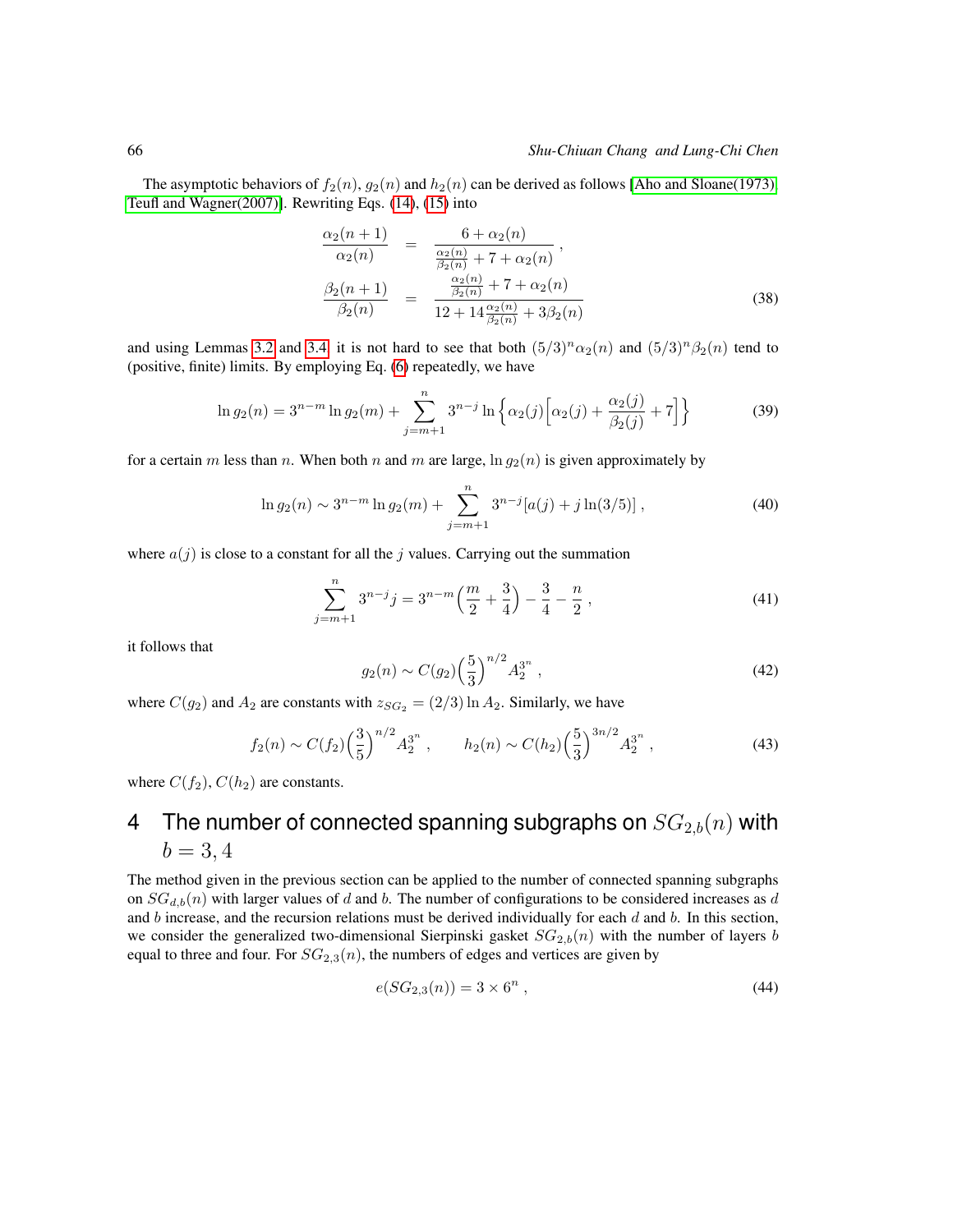$$
v(SG_{2,3}(n)) = \frac{7 \times 6^n + 8}{5},
$$
\n(45)

where the three outmost vertices have degree two. There are  $(6<sup>n</sup> - 1)/5$  vertices of  $SG_{2,3}(n)$  with degree six and  $6(6^n - 1)/5$  vertices with degree four. The initial values for the number of connected spanning subgraphs are the same as for  $SG_2$ :  $f_{2,3}(0) = 4$ ,  $g_{2,3}(0) = 1$  and  $h_{2,3}(0) = 1$ . By the method illustrated in the previous section, we obtain the following recursion relations for any non-negative integer  $n$ .

$$
f_{2,3}(n+1) = f_{2,3}^{6}(n) + 15f_{2,3}^{5}(n)g_{2,3}(n) + 3f_{2,3}^{5}(n)h_{2,3}(n) + 78f_{2,3}^{4}(n)g_{2,3}^{2}(n)
$$

$$
+ 18f_{2,3}^{4}(n)g_{2,3}(n)h_{2,3}(n) + 142f_{2,3}^{3}(n)g_{2,3}^{3}(n), \qquad (46)
$$

$$
g_{2,3}(n+1) = f_{2,3}^{5}(n)g_{2,3}(n) + f_{2,3}^{5}(n)h_{2,3}(n) + 16f_{2,3}^{4}(n)g_{2,3}^{2}(n) + 18f_{2,3}^{4}(n)g_{2,3}(n)h_{2,3}(n)
$$
  
+89f\_{2,3}^{3}(n)g\_{2,3}^{3}(n) + 2f\_{2,3}^{4}(n)h\_{2,3}^{2}(n) + 77f\_{2,3}^{3}(n)g\_{2,3}^{2}(n)h\_{2,3}(n)  
+171f\_{2,3}^{2}(n)g\_{2,3}^{4}(n), (47)  

$$
h_{2,3}(n+1) = 3f_{2,3}^{4}(n)g_{2,3}^{2}(n) + 6f_{2,3}^{4}(n)g_{2,3}(n)h_{2,3}(n) + 51f_{2,3}^{3}(n)g_{2,3}^{3}(n) + 3f_{2,3}^{4}(n)h_{2,3}^{2}(n)
$$
  
+129f\_{2,3}^{3}(n)g\_{2,3}^{2}(n)h\_{2,3}(n) + 279f\_{2,3}^{2}(n)g\_{2,3}^{4}(n) + 60f\_{2,3}^{3}(n)g\_{2,3}(n)h\_{2,3}^{2}(n)

$$
+564f_{2,3}^2(n)g_{2,3}^3(n)h_{2,3}(n) + 468f_{2,3}(n)g_{2,3}^5(n). \tag{48}
$$

The figures for these configurations are too many to be shown here. Some values of  $f_{2,3}(n)$ ,  $g_{2,3}(n)$ ,  $h_{2,3}(n)$  are listed in Table [3.](#page-12-0) These numbers grow exponentially, and do not have simple integer factorizations.

| $\it n$      |        |                                           |
|--------------|--------|-------------------------------------------|
| $t_{2,3}(n)$ | 56.192 | 1,292,237,078,102,059,106,775,347,494,912 |
| $g_{2,3}(n)$ | 24,624 | 1,015,755,670,321,368,497,188,308,516,864 |
| $h_{2,3}$    | 33.792 | 2,465,934,182,960,517,405,173,530,755,072 |

<span id="page-12-0"></span>**Tab. 3:** The first few values of  $f_{2,3}(n)$ ,  $g_{2,3}(n)$ ,  $h_{2,3}(n)$ .

The sequences of the ratios  $\{\alpha_{2,3}(n)\}_{n=1}^{\infty}$  and  $\{\beta_{2,3}(n)\}_{n=1}^{\infty}$  defined in Eq. [\(8\)](#page-4-3) again decrease monotonically with  $\lim_{n\to\infty} \alpha_{2,3}(n) = \beta_{2,3}(n) = 0$ . The ratio  $\alpha_{2,3}(n)/\beta_{2,3}(n)$  decreases from four to three, the same as the results for  $SG_2(n)$ . The values of  $\alpha_{2,3}(n)$ ,  $\beta_{2,3}(n)$  for small n are listed in Table [4.](#page-13-0)

By the same method as in Lemma [3.5,](#page-8-2) we have the general expression for the number of connected spanning subgraphs.

$$
f_{2,3}(n) = f_{2,3}(m)^{\frac{3}{5}(4\times 6^{n-m-1}+1)}g_{2,3}(m)^{\frac{3}{5}(6^{n-m}-1)}\prod_{i=1}^{n-m}P_{2,3}(n-j)^{\frac{3}{5}(4\times 6^{i-2}+1)}
$$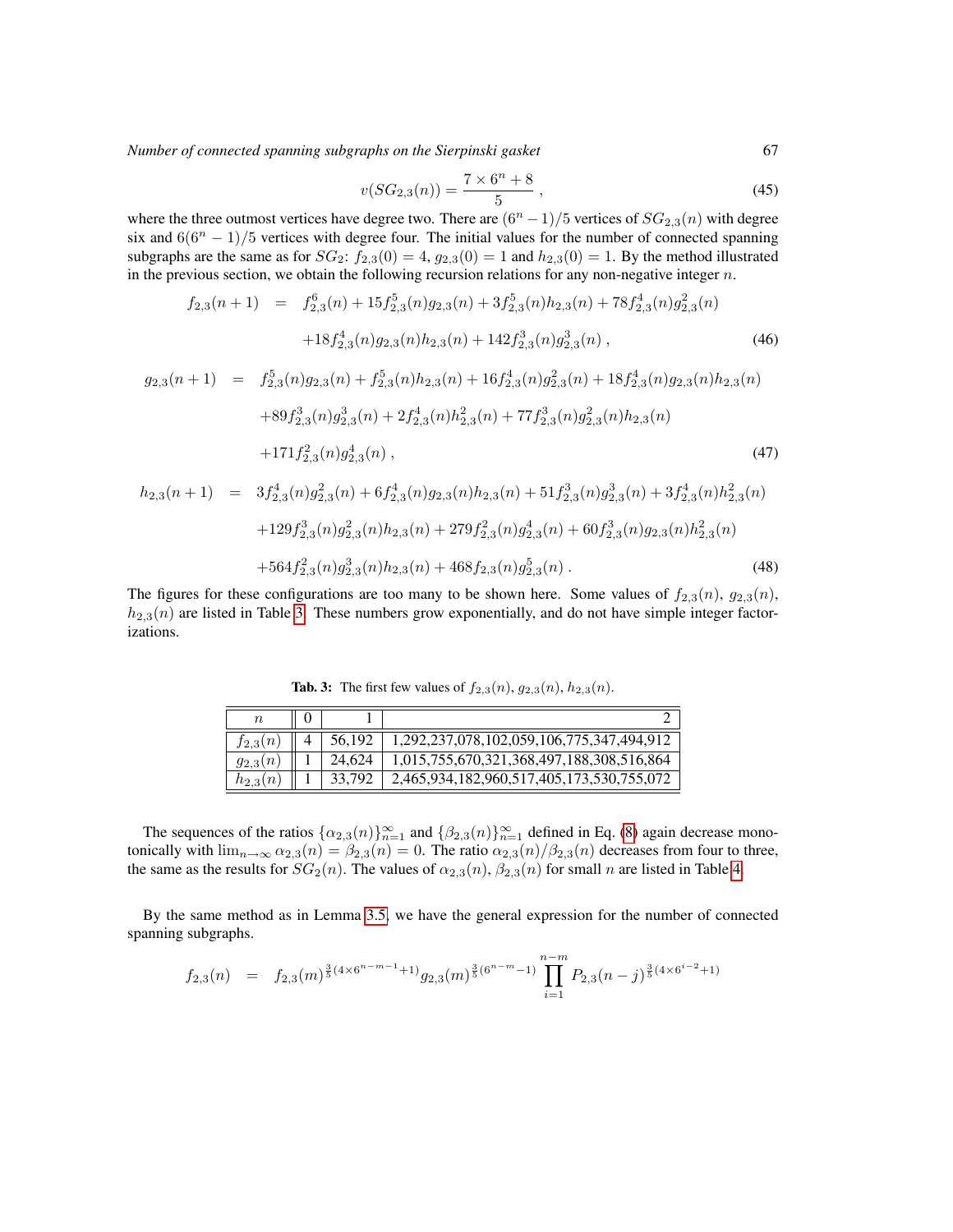| $\alpha_{2,3}(n)$ | 2.28200129954516  | 1.27219282732945  | 0.660858801678112 | 0.326587785819904 |
|-------------------|-------------------|-------------------|-------------------|-------------------|
| $\beta_{2,3}(n)$  | 0.728693181818182 | 0.411915158701392 | 0.215917449918629 | 0.107573237878269 |

<span id="page-13-0"></span>Tab. 4: The first few values of  $\alpha_{2,3}(n)$ ,  $\beta_{2,3}(n)$ . The last digits given are rounded off.

$$
\times \prod_{j=2}^{n-m} Q_{2,3}(n-j)^{\frac{3}{5}(6^{j-1}-1)}, \tag{49}
$$

where

$$
P_{2,3}(m) = 142 + 18 \frac{\alpha_{2,3}(m)}{\beta_{2,3}(m)} + 78 \alpha_{2,3}(m) + 3 \frac{\alpha_{2,3}^2(m)}{\beta_{2,3}(m)} + 15 \alpha_{2,3}^2(m) + \alpha_{2,3}^3(m) ,\tag{50}
$$

$$
Q_{2,3}(m) = 171 + 77 \frac{\alpha_{2,3}(m)}{\beta_{2,3}(m)} + 2 \frac{\alpha_{2,3}^2(m)}{\beta_{2,3}^2(m)} + 89 \alpha_{2,3}(m) + 18 \frac{\alpha_{2,3}^2(m)}{\beta_{2,3}(m)} + 16 \alpha_{2,3}^2(m) + \frac{\alpha_{2,3}^3(m)}{\beta_{2,3}(m)} + \alpha_{2,3}^3(m) \tag{51}
$$

By the same argument given in Lemma [3.6,](#page-9-1) we have the upper and lower bounds of the asymptotic growth constant for the number of connected spanning subgraphs on  $SG_{2,3}(n)$ :

$$
\frac{1}{7 \times 6^m} [2 \ln f_{2,3}(m) + 3 \ln g_{2,3}(m)] + \frac{1}{35 \times 6^m} [2 \ln 196 + 3 \ln 420] \le z_{SG_{2,3}} \le \frac{1}{7 \times 6^m} [2 \ln f_{2,3}(m) + 3 \ln g_{2,3}(m)] + \frac{1}{35 \times 6^m} [2 \ln P_{2,3}(m) + 3 \ln Q_{2,3}(m)] ,
$$
 (52)

with  $m$  a positive integer. We have the following proposition.

Proposition 4.1 *The asymptotic growth constant for the number of connected spanning subgraphs on the two-dimensional Sierpinski gasket*  $SG_{2,3}(n)$  *in the large n limit exists with value*  $z_{SG_{2,3}} = 1.3972789680...$ 

Similar to the argument given at the end of Section [3,](#page-3-4) we find that both  $(15/7)^n \alpha_{2,3}(n)$  and  $(15/7)^n \beta_{2,3}(n)$ tend to (positive, finite) limits, such that

$$
f_{2,3}(n) \sim C(f_{2,3}) \left(\frac{7}{15}\right)^{(3/5)n} A_{2,3}^{6^n}, \qquad g_{2,3}(n) \sim C(g_{2,3}) \left(\frac{15}{7}\right)^{(2/5)n} A_{2,3}^{6^n},
$$
  
\n
$$
h_{2,3}(n) \sim C(h_{2,3}) \left(\frac{15}{7}\right)^{(7/5)n} A_{2,3}^{6^n},
$$
\n(53)

where  $C(f_{2,3}), C(g_{2,3}), C(h_{2,3})$  are constants with  $z_{SG_{2,3}} = (5/7) \ln A_{2,3}$ .

For  $SG_{2,4}(n)$ , the numbers of edges and vertices are given by

$$
e(SG_{2,4}(n)) = 3 \times 10^{n} , \qquad (54)
$$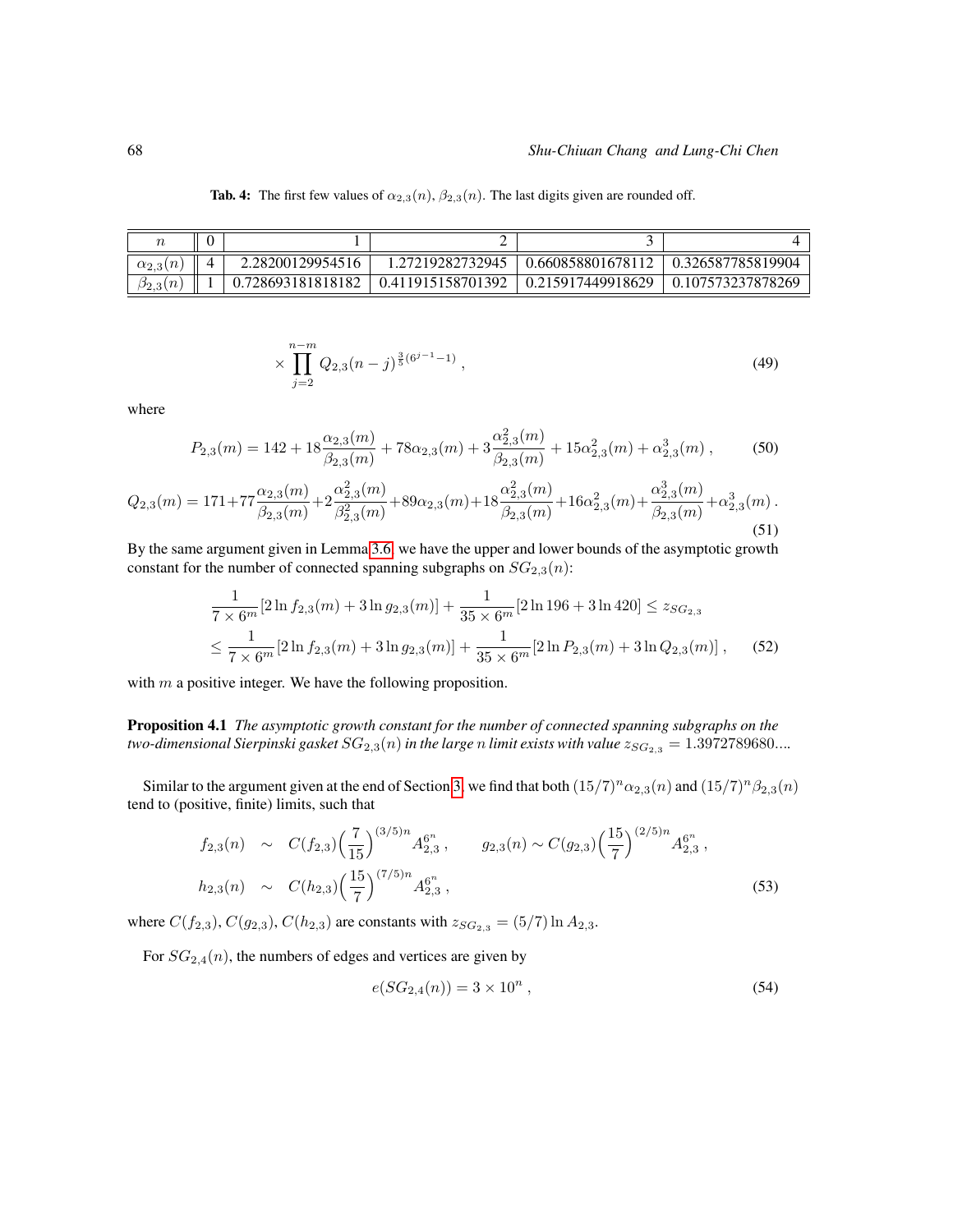$$
v(SG_{2,4}(n)) = \frac{4 \times 10^n + 5}{3},
$$
\n(55)

where again the three outmost vertices have degree two. There are  $(10<sup>n</sup> - 1)/3$  vertices of  $SG_{2,4}(n)$ with degree six, and  $(10<sup>n</sup> - 1)$  vertices with degree four. The initial values for the number of connected spanning subgraphs are the same as for  $SG_2$ :  $f_{2,4}(0) = 4$ ,  $g_{2,4}(0) = 1$  and  $h_{2,4}(0) = 1$ . We wrote a computer program to obtain the recursion relations for  $SG_{2,4}(n)$ . They are lengthy and given in the appendix. Some values of  $f_{2,4}(n)$ ,  $g_{2,4}(n)$ ,  $h_{2,4}(n)$  are listed in Table [5.](#page-14-0) These numbers grow exponentially, and do not have simple integer factorizations.

<span id="page-14-0"></span>**Tab. 5:** The first few values of  $f_{2,4}(n)$ ,  $g_{2,4}(n)$ ,  $h_{2,4}(n)$ .

| $f_{2,4}(n)$ | 164,119,040 | 27,140,375,625,882,898,681,725,275,604,427,985,839,201,951,967,246,962,831,668,354,270,630,763,784,348,631,040,000 |
|--------------|-------------|--------------------------------------------------------------------------------------------------------------------|
| $g_{2,4}$    | 77.622.016  | 25,675,411,803,142,714,297,950,351,525,972,498,833,548,895,007,181,465,816,231,861,389,426,797,930,493,247,488,000 |
| $h_{2,4}(n)$ | 12,848,672  | 74,273,341,808,825,211,957,637,724,253,224,196,638,029,720,486,058,269,503,940,976,372,670,504,798,196,334,592,000 |

The sequences of the ratios  $\{\alpha_{2,4}(n)\}_{n=1}^{\infty}$  and  $\{\beta_{2,4}(n)\}_{n=1}^{\infty}$  defined in Eq. [\(8\)](#page-4-3) again decrease monotonically with  $\lim_{n\to\infty} \alpha_{2,4}(n) = \beta_{2,4}(n) = 0$ . The ratio  $\alpha_{2,4}(n)/\beta_{2,4}(n)$  decreases from four to three. The values of  $\alpha_{2,4}(n)$ ,  $\beta_{2,4}(n)$  for small n are listed in Table [6.](#page-14-1)

<span id="page-14-1"></span>Tab. 6: The first few values of  $\alpha_{2,4}(n)$ ,  $\beta_{2,4}(n)$ . The last digits given are rounded off.

| $\alpha_{2.4}$ | 2.11433622131123  | 1.05705707211134  | 0.475214294459902 | 0.199993476915309 |
|----------------|-------------------|-------------------|-------------------|-------------------|
| $^{102.41}$    | 0.687841643364664 | 0.345688118749653 | 0.156412715166630 | 0.662275943767262 |

By the same method as in Lemma [3.5,](#page-8-2) we have the general expression for the number of connected spanning subgraphs.

$$
f_{2,4}(n) = f_{2,4}(m)^{\frac{1}{3}(10^{n-m}+2)} g_{2,4}(m)^{\frac{2}{3}(10^{n-m}-1)} \prod_{i=1}^{n-m} P_{2,4}(n-j)^{\frac{1}{3}(10^{i-1}+2)} \prod_{j=2}^{n-m} Q_{2,4}(n-j)^{\frac{2}{3}(10^{j-1}-1)},
$$
\n(56)

where

$$
P_{2,4}(m) \quad = \quad 11354 + 5856 \frac{\alpha_{2,4}(m)}{\beta_{2,4}(m)} + 516 \frac{\alpha_{2,4}^2(m)}{\beta_{2,4}^2(m)} + 2 \frac{\alpha_{2,4}^3(m)}{\beta_{2,4}^3(m)} + 13626 \alpha_{2,4}(m) + 4140 \frac{\alpha_{2,4}^2(m)}{\beta_{2,4}(m)}
$$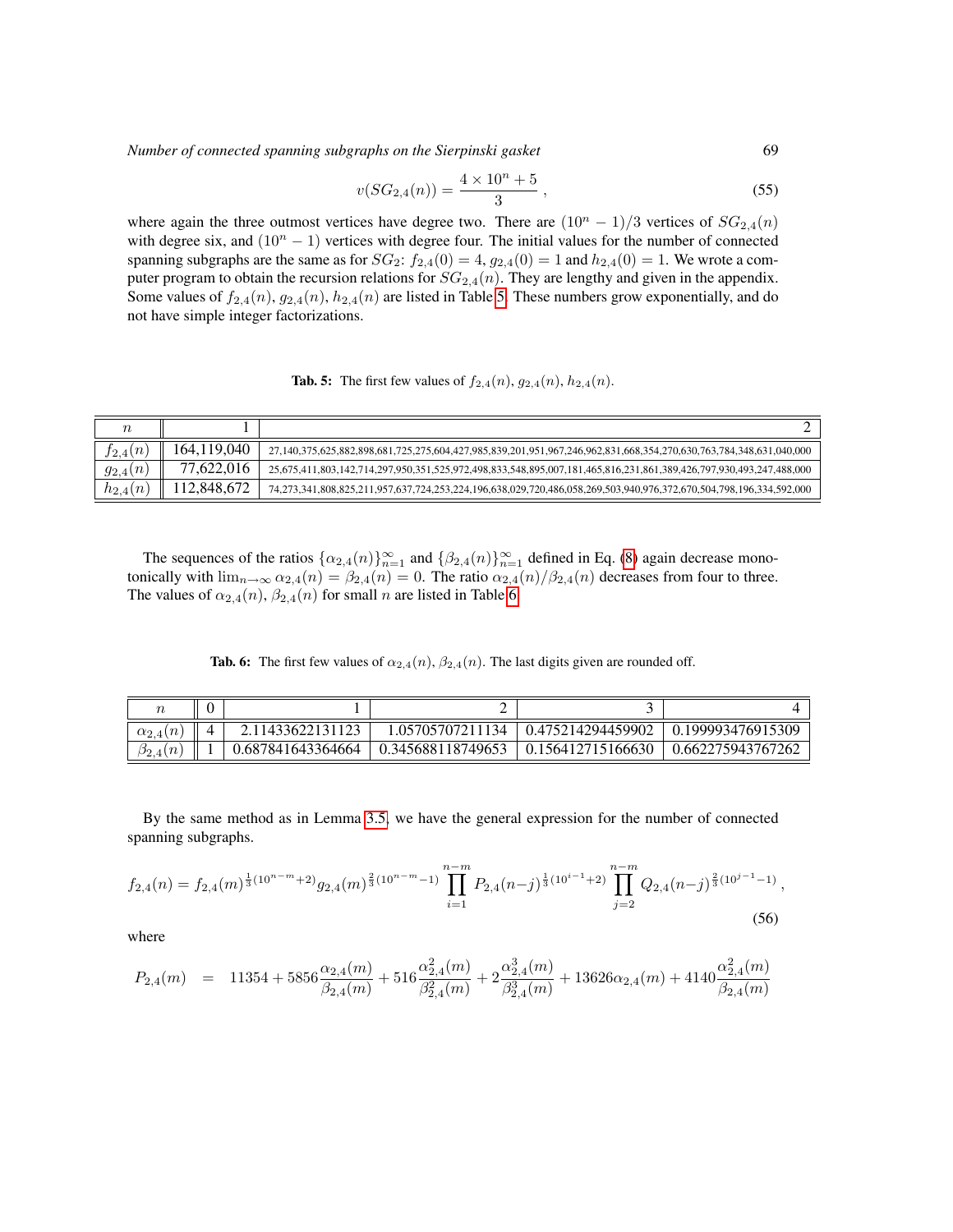#### 70 *Shu-Chiuan Chang and Lung-Chi Chen*

$$
+174\frac{\alpha_{2,4}^{3}(m)}{\beta_{2,4}^{2}(m)}+6936\alpha_{2,4}^{2}(m)+1140\frac{\alpha_{2,4}^{3}(m)}{\beta_{2,4}(m)}+15\frac{\alpha_{2,4}^{4}(m)}{\beta_{2,4}^{2}(m)}+1928\alpha_{2,4}^{3}(m) +144\frac{\alpha_{2,4}^{4}(m)}{\beta_{2,4}(m)}+309\alpha_{2,4}^{4}(m)+7\frac{\alpha_{2,4}^{5}(m)}{\beta_{2,4}(m)}+27\alpha_{2,4}^{5}(m)+\alpha_{2,4}^{6}(m),
$$
\n(57)

$$
Q_{2,4}(m) = 13732 + 14480 \frac{\alpha_{2,4}(m)}{\beta_{2,4}(m)} + 2786 \frac{\alpha_{2,4}^2(m)}{\beta_{2,4}^2(m)} + 82 \frac{\alpha_{2,4}^3(m)}{\beta_{2,4}^3(m)} + 16250 \alpha_{2,4}(m) + 10609 \frac{\alpha_{2,4}^2(m)}{\beta_{2,4}(m)} + 1095 \frac{\alpha_{2,4}^3(m)}{\beta_{2,4}^2(m)} + 12 \frac{\alpha_{2,4}^4(m)}{\beta_{2,4}^3(m)} + 8015 \alpha_{2,4}^2(m) + 3130 \frac{\alpha_{2,4}^3(m)}{\beta_{2,4}(m)} + 142 \frac{\alpha_{2,4}^4(m)}{\beta_{2,4}^2(m)} + 2148 \alpha_{2,4}^3(m) + 462 \frac{\alpha_{2,4}^4(m)}{\beta_{2,4}(m)} + 6 \frac{\alpha_{2,4}^5(m)}{\beta_{2,4}^2(m)} + 332 \alpha_{2,4}^4(m) + 34 \frac{\alpha_{2,4}^5(m)}{\beta_{2,4}(m)} + 28 \alpha_{2,4}^5(m) + \frac{\alpha_{2,4}^6(m)}{\beta_{2,4}(m)} + \alpha_{2,4}^6(m) .
$$
\n(58)

By the same argument given in Lemma [3.6,](#page-9-1) we have the upper and lower bounds of the asymptotic growth constant for the number of connected spanning subgraphs on  $SG_{2,4}(n)$ :

$$
\frac{1}{4 \times 10^m} [\ln f_{2,4}(m) + 2 \ln g_{2,4}(m)] + \frac{1}{36 \times 10^m} [\ln 33620 + 2 \ln 84460] \le z_{SG_{2,4}}\le \frac{1}{4 \times 10^m} [\ln f_{2,4}(m) + 2 \ln g_{2,4}(m)] + \frac{1}{36 \times 10^m} [\ln P_{2,4}(m) + 2 \ln Q_{2,4}(m)],
$$
 (59)

with  $m$  a positive integer. We have the following proposition.

Proposition 4.2 *The asymptotic growth constant for the number of connected spanning subgraphs on the two-dimensional Sierpinski gasket*  $SG_{2,4}(n)$  *in the large n limit exists with value*  $z_{SG_{2,4}} = 1.484911260...$ 

Similar to the argument given at the end of Section [3,](#page-3-4) we find that both  $(103/41)^n \alpha_{2,4}(n)$  and  $(103/41)^n \beta_{2,4}(n)$ tend to (positive, finite) limits, such that

$$
f_{2,4}(n) \sim C(f_{2,4}) \left(\frac{41}{103}\right)^{(2/3)n} A_{2,4}^{10^n}, \qquad g_{2,4}(n) \sim C(g_{2,4}) \left(\frac{103}{41}\right)^{n/3} A_{2,4}^{10^n},
$$
  
\n
$$
h_{2,4}(n) \sim C(h_{2,4}) \left(\frac{103}{41}\right)^{(4/3)n} A_{2,4}^{10^n},
$$
\n(60)

where  $C(f_{2,4}), C(g_{2,4}), C(h_{2,4})$  are constants with  $z_{SG_{2,4}} = (3/4) \ln A_{2,4}$ .

# 5 The number of connected spanning subgraphs on  $SG_d(n)$  with  $d = 3, 4$

In this section, we derive the asymptotic growth constant of connected spanning subgraphs on  $SG_d(n)$ with  $d = 3, 4$ . For the three-dimensional Sierpinski gasket  $SG_3(n)$ , we use the following definitions.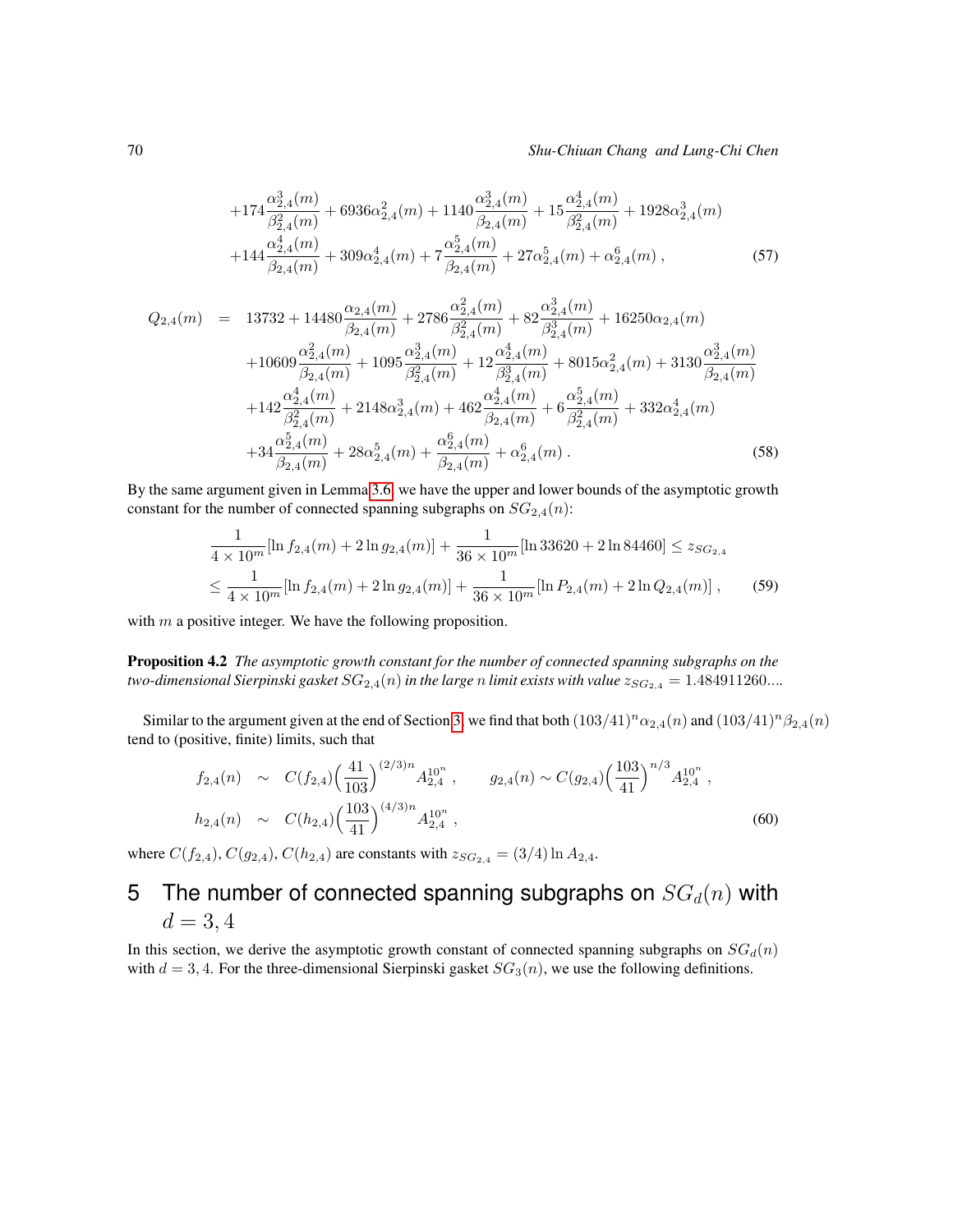**Definition 5.1** *Consider the three-dimensional Sierpinski gasket*  $SG<sub>3</sub>(n)$  *at stage n*.

- *(i) Define*  $f_3(n) \equiv N_{CSSG}(SG_3(n))$  *as the number of connected spanning subgraphs.*
- *(ii) Define*  $g_3(n)$  *as the number of spanning subgraphs with two components such that one certain outmost vertices belongs to one component and the other three outmost vertices belong to another component.*
- *(iii) Define*  $h_3(n)$  *as the number of spanning subgraphs with two components such that two certain outmost vertices belong to one component and the other two outmost vertices belong to another component.*
- *(iv) Define*  $r_3(n)$  *as the number of spanning subgraphs with three components such that two certain outmost vertices belong to one component and the other two outmost vertices separately belong to other components.*
- $(v)$  Define  $s_3(n)$  as the number of spanning subgraphs with four components such that each of the *outmost vertices belongs to a different component.*

The quantities  $f_3(n)$ ,  $g_3(n)$ ,  $h_3(n)$ ,  $r_3(n)$  and  $s_3(n)$  are illustrated in Fig. [7,](#page-16-0) where only the outmost vertices are shown. There are four different classes of connected subgraphs enumerated by  $g_3(n)$ , three classes enumerated by  $h_3(n)$ , and six classes enumerated by  $r_3(n)$ . The initial values at stage zero are  $f_3(0) = 38, g_3(0) = 4, h_3(0) = 1, r_3(0) = 1$  and  $s_3(0) = 1$ .



<span id="page-16-0"></span>Fig. 7: Illustration for the spanning subgraphs  $f_3(n)$ ,  $g_3(n)$ ,  $h_3(n)$ ,  $r_3(n)$  and  $s_3(n)$ . The two outmost vertices at the ends of a solid line belong to one component, while the two outmost vertices at the ends of a dot line belong to separated components.

The recursion relations are lengthy and given in the appendix. Some values of  $f_3(n)$ ,  $g_3(n)$ ,  $h_3(n)$ ,  $r_3(n)$ ,  $s_3(n)$  are listed in Table [7.](#page-17-0) These numbers grow exponentially, and do not have simple integer factorizations.

We find it is difficult to derive the bounds of the asymptotic growth constant for the number of connected spanning subgraphs on  $SG_3(n)$ . We calculate  $f_3(m)$  up to  $m = 10$ , and fit the numerical value of the asymptotic growth constant to have the following proposition.

Proposition 5.1 *The asymptotic growth constant for the number of connected spanning subgraphs on the three-dimensional Sierpinski gasket*  $SG_3(n)$  *in the large n limit exists with value*  $z_{SG_3} = 2.0637052...$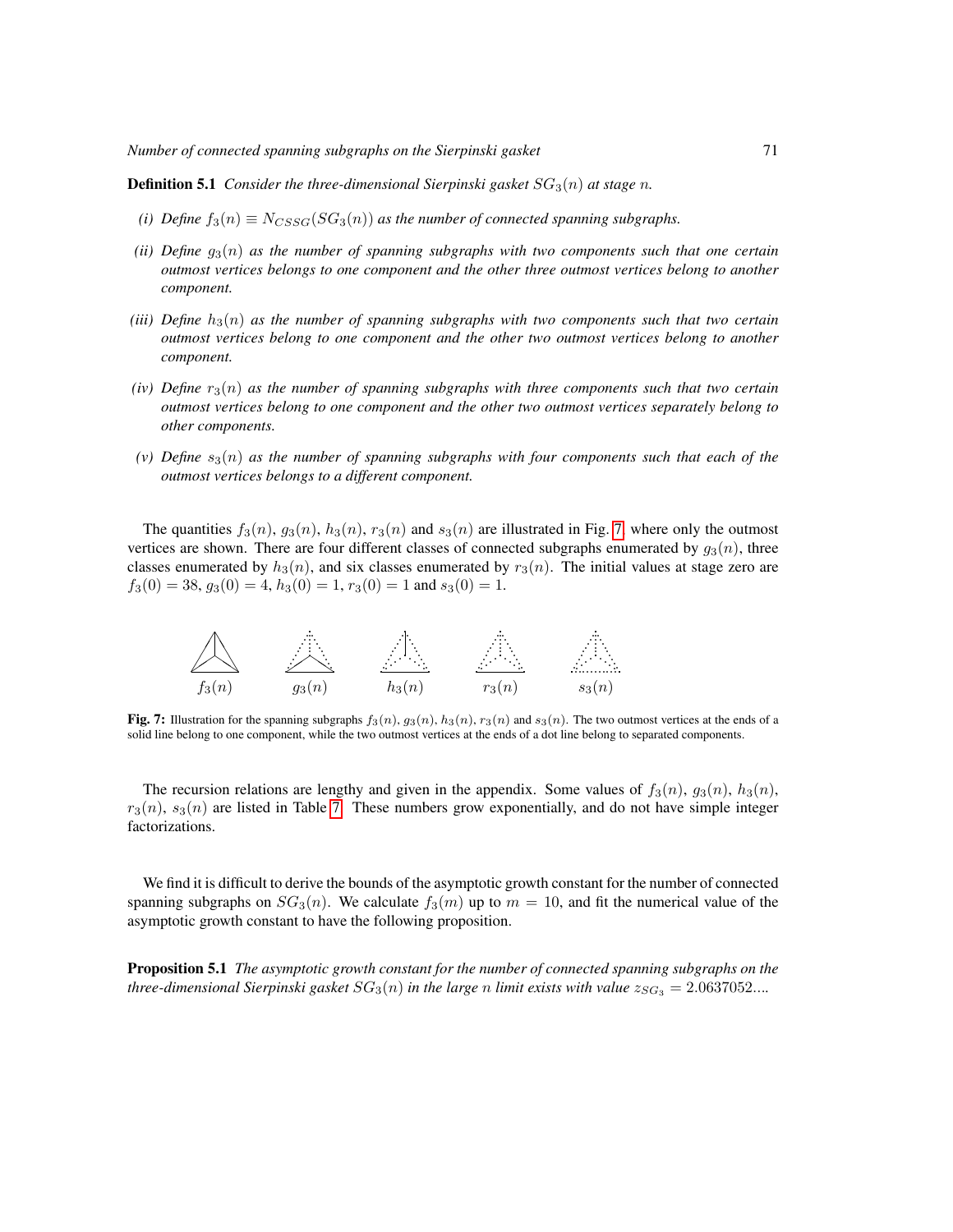| $\boldsymbol{n}$ |    |           |                                             |
|------------------|----|-----------|---------------------------------------------|
| $f_3(n)$         | 38 | 8,554,560 | 25,988,410,915,610,195,960,527,441,920      |
| $g_3(n)$         | 4  | 1,271,416 | 4,544,490,996,892,396,578,747,598,336       |
| $h_3(n)$         |    | 39,502    | 73,629,059,909,730,939,289,401,696          |
| $r_3(n)$         |    | 254,462   | 917, 115, 147, 969, 863, 922, 701, 973, 216 |
| $s_3(n)$         |    | 153,824   | 637, 427, 406, 318, 067, 141, 227, 862, 784 |

<span id="page-17-0"></span>**Tab. 7:** The first few values of  $f_3(n)$ ,  $g_3(n)$ ,  $h_3(n)$ ,  $r_3(n)$ ,  $s_3(n)$ .

For the four-dimensional Sierpinski gasket  $SG_4(n)$ , we use the following definitions.

**Definition 5.2** *Consider the four-dimensional Sierpinski gasket*  $SG_4(n)$  *at stage n*.

- *(i) Define*  $f_4(n) \equiv N_{CSSG}(SG_4(n))$  *as the number of connected spanning subgraphs.*
- *(ii) Define* g4(n) *as the number of spanning subgraphs with two components such that two certain outmost vertices belong to one component and the other three outmost vertices belong to another component.*
- (iii) Define  $g_4'(n)$  as the number of spanning subgraphs with two components such that one certain *outmost vertices belong to one component and the other four outmost vertices belong to another component.*
- *(iv)* Define  $h_4(n)$  as the number of spanning subgraphs with three components such that one certain *outmost vertices belong to one component, two certain other outmost vertices belong to another component and the remaining two outmost vertices belong to a third component.*
- (v) Define  $h'_4(n)$  as the number of spanning subgraphs with three components such that three certain *outmost vertices belong to one component and the other two outmost vertices separately belong to other components.*
- *(vi)* Define  $r_4(n)$  as the number of spanning subgraphs with four components such that two certain *outmost vertices belong to one component and the other three outmost vertices separately belong to other components.*
- *(vii)* Define  $s_4(n)$  as the number of spanning subgraphs with five components such that each of the out*most vertices belongs to a different component.*

The quantities  $f_4(n)$ ,  $g_4(n)$ ,  $g'_4(n)$ ,  $h_4(n)$ ,  $h'_4(n)$ ,  $r_4(n)$  and  $s_4(n)$  are illustrated in Fig. [8,](#page-18-0) where only the outmost vertices are shown. There are ten different classes of connected subgraphs enumerated by  $g_4(n)$ , five classes enumerated by  $g'_4(n)$ , fifteen classes enumerated by  $h_4(n)$ , ten classes enumerated by  $h'_4(n)$  and ten classes enumerated by  $r_4(n)$ . The initial values at stage zero are  $f_4(0) = 728$ ,  $g_4(0) = 4$ ,  $g'_4(0) = 38$ ,  $h_4(0) = 1$ ,  $h'_4(0) = 4$ ,  $r_4(0) = 1$  and  $s_4(0) = 1$ .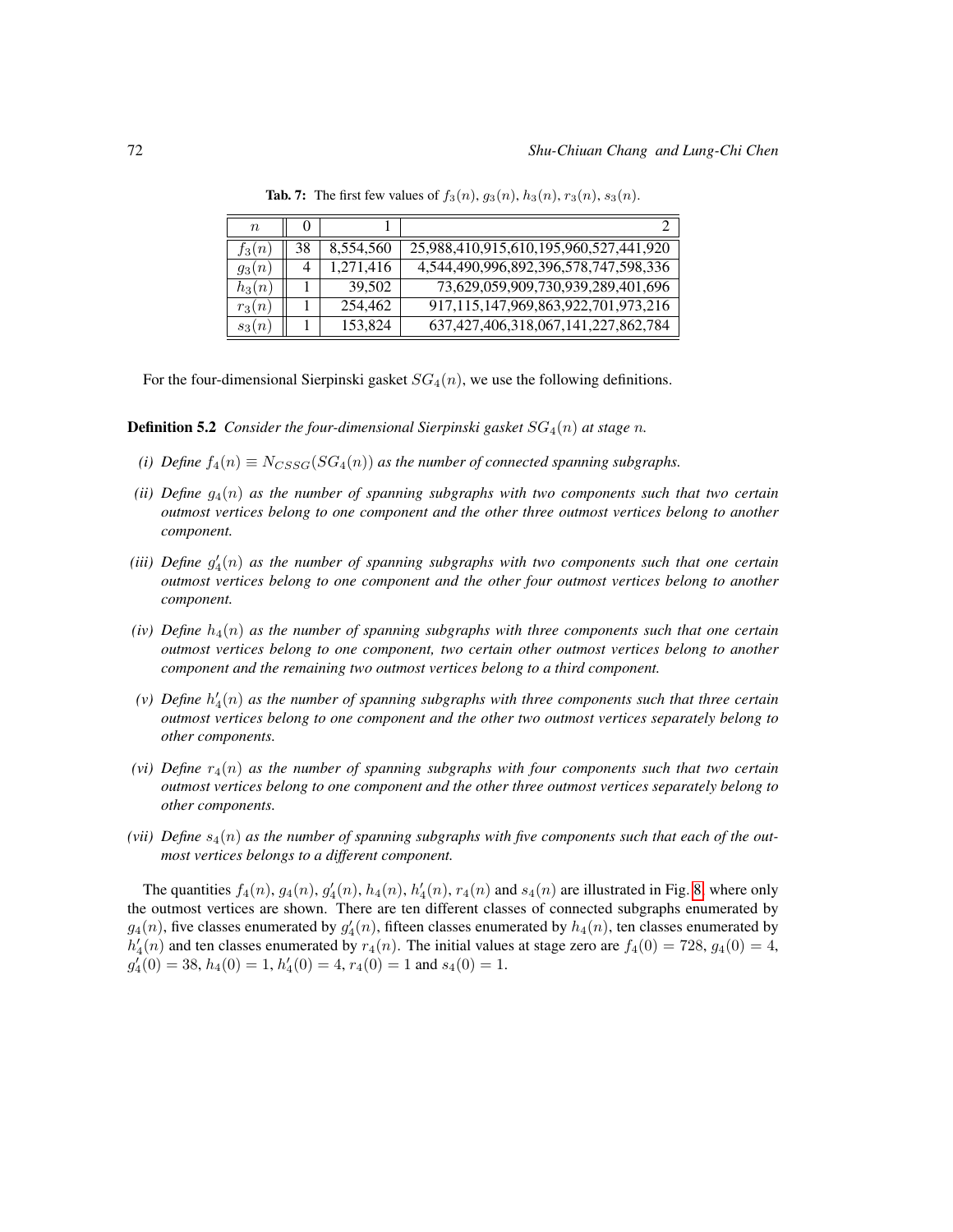

<span id="page-18-0"></span>Fig. 8: Illustration for the spanning subgraphs  $f_4(n)$ ,  $g_4(n)$ ,  $g_4'(n)$ ,  $h_4(n)$ ,  $h'_4(n)$ ,  $r_4(n)$  and  $s_4(n)$ . The two outmost vertices at the ends of a solid line belong to one component, while the two outmost vertices at the ends of a dot line belong to separated components.

We wrote a computer program to obtain the recursion relations for  $SG_4(n)$ . They are too lengthy to be included here, and are available from the authors on request. Some values of  $f_4(n)$ ,  $g_4(n)$ ,  $g'_4(n)$ ,  $h_4(n)$ ,  $h'_4(n)$ ,  $r_4(n)$ ,  $s_4(n)$  are listed in Table [8.](#page-18-1) These numbers grow exponentially, and do not have simple integer factorizations.

| $\boldsymbol{n}$ |                     |                                                                                                       |
|------------------|---------------------|-------------------------------------------------------------------------------------------------------|
| $f_4(n)$         | 778,626,762,895,872 | 1,024,406,418,765,003,907,906,096,145,114,250,200,136,082,865,744,856,739,402,552,777,712,697,606,144 |
| $g_4(n)$         | 88,489,486,528      | 3,197,766,124,028,071,576,597,031,293,816,293,624,011,891,902,039,451,422,566,691,192,700,928         |
| $g'_4(n)$        | 52,683,007,497,792  | 69,863,645,008,967,428,965,504,302,095,638,435,727,081,373,061,446,549,243,263,724,682,869,735,424    |
| $h_4(n)$         | 15,626,116,736      | 482,200,982,250,980,661,780,613,757,386,400,225,524,299,614,671,798,975,981,818,835,107,840           |
| $h'_4(n)$        | 3,629,303,504,832   | 4,765,691,494,696,738,414,627,738,223,389,422,884,987,040,021,355,690,863,179,839,765,575,892,992     |
| $r_4(n)$         | 258, 767, 297, 696  | 325,229,810,040,355,155,302,761,176,752,191,820,409,762,202,792,611,492,002,077,131,210,227,712       |
| $s_4(n)$         | 94,459,269,024      | 110,974,534,976,153,854,286,043,758,382,592,092,762,465,813,295,695,669,459,295,951,908,765,696       |

<span id="page-18-1"></span>

|  | <b>Tab. 8:</b> The first few values of $f_4(n)$ , $g_4(n)$ , $g'_4(n)$ , $h_4(n)$ , $h'_4(n)$ , $r_4(n)$ , $s_4(n)$ . |  |  |  |  |  |  |
|--|-----------------------------------------------------------------------------------------------------------------------|--|--|--|--|--|--|
|--|-----------------------------------------------------------------------------------------------------------------------|--|--|--|--|--|--|

It is even more difficult to derive the bounds of the asymptotic growth constant for the number of connected spanning subgraphs on  $SG_4(n)$ . We calculate  $f_4(m)$  up to  $m = 6$ , and we are satisfied with numerical fitting of the asymptotic growth constant to have the following proposition.

Proposition 5.2 *The asymptotic growth constant for the number of connected spanning subgraphs on the four-dimensional Sierpinski gasket*  $SG_4(n)$  *in the large n limit exists with value*  $z_{SG_4} = 2.7686025...$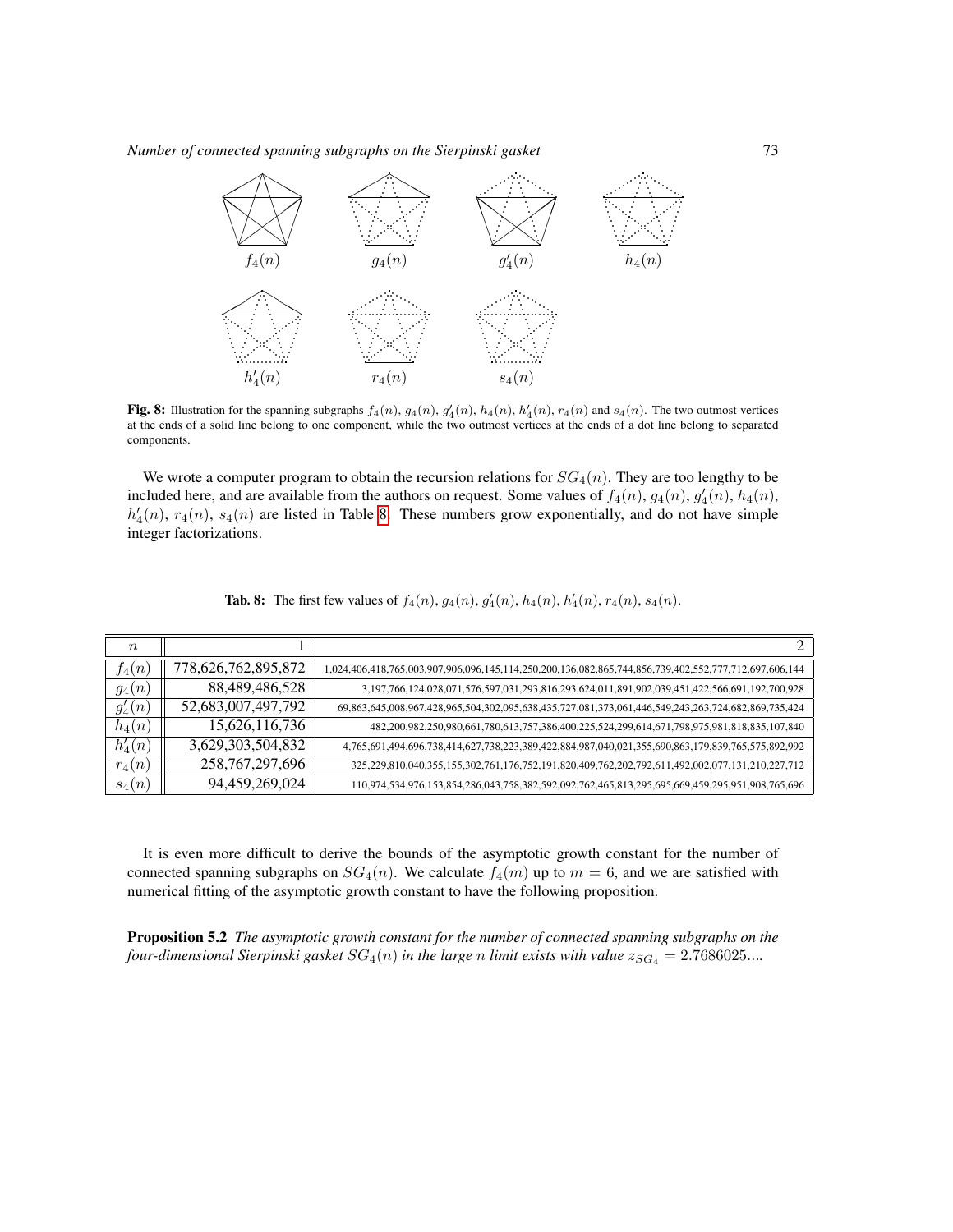|   |   |       | $\mathcal{Z}_{SG_{d,b}}$ | $z_{SG_{d,b}}$ | $z_{SG_{d,b}}$ | $\frac{z_{SG_{d,b}}}{z_{SG_{d,b}}}$ | $\tilde{z}_{SG_{d,b}}/z_{SG_{d,b}}$ |
|---|---|-------|--------------------------|----------------|----------------|-------------------------------------|-------------------------------------|
|   |   | .585  | .048594857               | 1.247337199    | 1.276495931    | 0.8214635326                        | 0.9771572077                        |
|   |   | .631  | 1.133231895              | 1.312357559    | 1.397278968    | 0.8110276625                        | 0.9392237265                        |
|   |   | .661  | 1.194401490              | 1.360516466    | 1.484911260    | 0.8043588344                        | 0.9162274555                        |
|   | ◠ |       | 1.569396409              | 1.666806281    | 2.063705       | 0.7604751                           | 0.8076765                           |
| 4 |   | ว ววว | 1.914853265              | 1.981017076    | 2.768603       | 0.6916317                           | 0.7155296                           |

<span id="page-19-0"></span>**Tab. 9:** Numerical values of  $\underline{z}_{SG_{d,b}}, \widetilde{z}_{SG_{d,b}}, z_{SG_{d,b}}$ , and their ratios. The last digits given are rounded off.

## 6 Discussion

Compared with the asymptotic growth constant for the number of spanning forests  $N_{SF}$  on the Sierpinski gasket, defined as

$$
\tilde{z}_G = \lim_{v(G) \to \infty} \frac{\ln N_{SF}(G)}{v(G)} ,
$$
\n(61)

in Ref. [\[Chang and Chen\(2008\)\]](#page-22-16), we find that  $N_{CSSG}$  is larger than  $N_{SF}$  for all the considered cases. We conjecture that this inequality holds for all the generalized Sierpinski gasket. We list the first few values of  $\tilde{z}_{SG_{d,b}}, z_{SG_{d,b}}$ , and their ratios in Table [9.](#page-19-0)

As the spanning tree is a special case of connected spanning subgraphs where there is no cycles allowed, the number of spanning trees  $N_{ST}(G)$  is always less than  $N_{CSSG}(G)$ . Define

$$
\underline{z}_G = \lim_{v(G) \to \infty} \frac{\ln N_{ST}(G)}{v(G)} , \qquad (62)
$$

then  $\mathcal{Z}_G < \mathcal{Z}_G$ . We have obtained such asymptotic growth constants exactly for the number of spanning trees on the Sierpinski gasket  $SG_d$  for general d and  $SG_{2,b}$  with  $b = 3, 4$  in Ref. [\[Chang et al.\(2007\)\]](#page-22-13). They serve as the lower bounds for our current consideration for the connected spanning subgraphs. We list the first few values of  $\mathcal{Z}_{SG_{d,b}}, \mathcal{Z}_{SG_{d,b}}$ , and their ratios in Table [9.](#page-19-0) Notice that lower bound  $\mathcal{Z}_{SG_{d,b}}$  is closer to the exact value  $z_{SG_{d,b}}$  when d or b is small, in contrast to the results for the spanning forests given in [\[Chang and Chen\(2008\)\]](#page-22-16) that  $\underline{z}_{SG_{d,b}}$  is relatively closer to  $\tilde{z}_{SG_{d,b}}$  when d or b is large.

### Acknowledgements

We would like to thank anonymous referees for valuable suggestions to improve the paper. The research of S.C.C. was partially supported by the NSC grant NSC-96-2112-M-006-001. The research of L.C.C was partially supported by TJ & MY Foundation and NSC grant NSC 96-2115-M-030-002. L.C.C. would like to thank PIMS, university of British Columbia for the hospitality.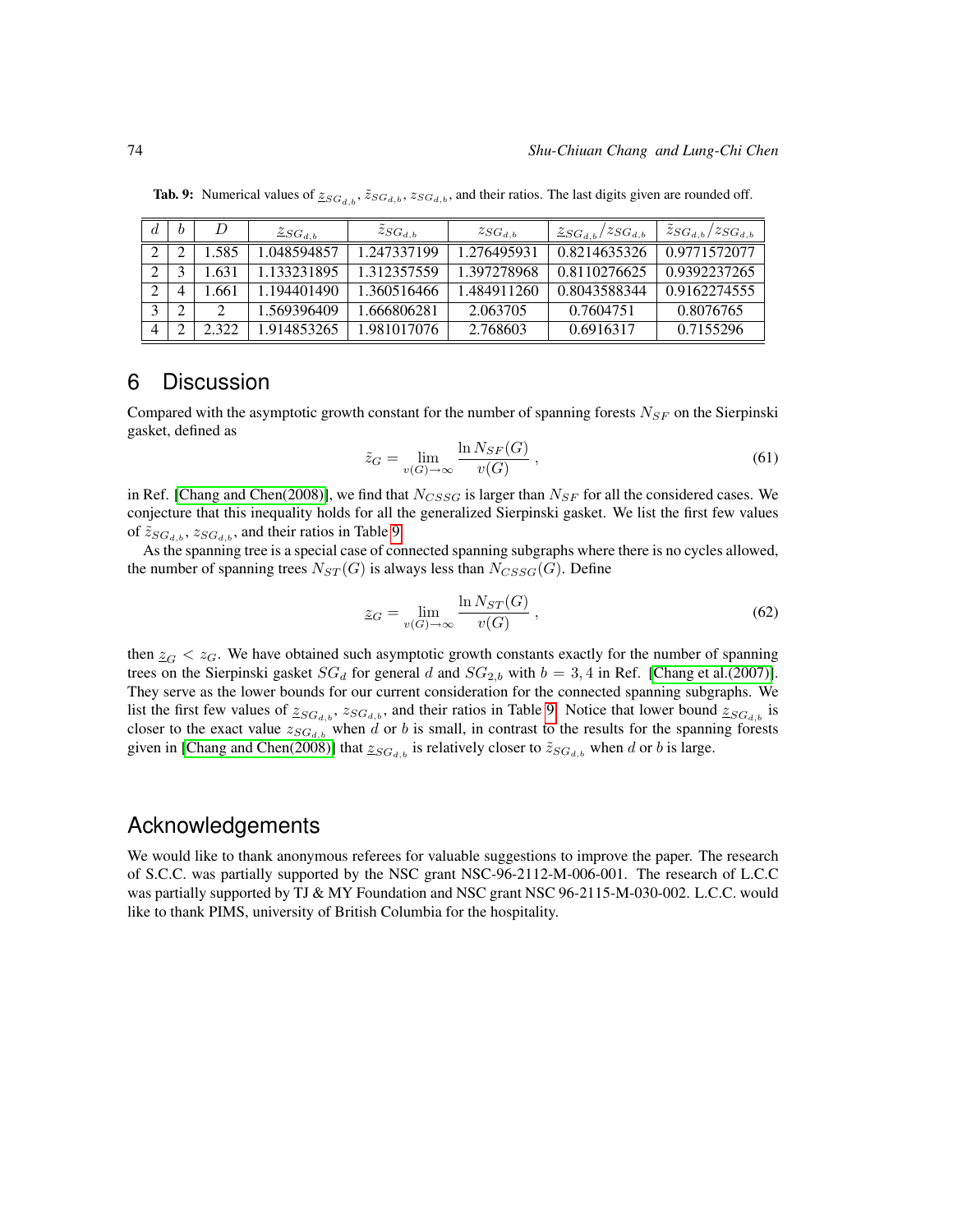# A Recursion relations for  $SG_{2,4}(n)$

We give the recursion relations for the generalized two-dimensional Sierpinski gasket  $SG_{2,4}(n)$  here. Since the subscript is  $(d, b) = (2, 4)$  for all the quantities throughout this section, we will use the simplified notation  $f_{n+1}$  to denote  $f_{2,4}(n+1)$  and similar notations for other quantities. For any non-negative integer n, we have

$$
f_{n+1} = f_n^{10} + 27f_n^9g_n + 7f_n^9h_n + 309f_n^8g_n^2 + 144f_n^8g_nh_n + 1928f_n^7g_n^3 + 15f_n^8h_n^2 + 1140f_n^7g_n^2h_n
$$
  
+6936f\_n^6g\_n^4 + 174f\_n^7g\_nh\_n^2 + 4140f\_n^6g\_n^3h\_n + 13626f\_n^5g\_n^5 + 2f\_n^7h\_n^3 + 516f\_n^6g\_n^2h\_n^2  
+5856f\_n^5g\_n^4h\_n + 11354f\_n^4g\_n^6 , \t\t(63)

$$
g_{n+1} = f_n^9 g_n + f_n^9 h_n + 28 f_n^8 g_n^2 + 34 f_n^8 g_n h_n + 332 f_n^7 g_n^3 + 6 f_n^8 h_n^2 + 462 f_n^7 g_n^2 h_n + 2148 f_n^6 g_n^4
$$
  
+142 f\_n^7 g\_n h\_n^2 + 3130 f\_n^6 g\_n^3 h\_n + 8015 f\_n^5 g\_n^5 + 12 f\_n^7 h\_n^3 + 1095 f\_n^6 g\_n^2 h\_n^2 + 10609 f\_n^5 g\_n^4 h\_n  
+16250 f\_n^4 g\_n^6 + 82 f\_n^6 g\_n h\_n^3 + 2786 f\_n^5 g\_n^3 h\_n^2 + 14480 f\_n^4 g\_n^5 h\_n + 13732 f\_n^3 g\_n^7 , \t\t(64)

$$
h_{n+1} = 3f_n^8 g_n^2 + 6f_n^8 g_n h_n + 87f_n^7 g_n^3 + 3f_n^8 h_n^2 + 189f_n^7 g_n^2 h_n + 1068f_n^6 g_n^4 + 117f_n^7 g_n h_n^2
$$
  
+2558f\_n^6 g\_n^3 h\_n + 7113f\_n^5 g\_n^5 + 15f\_n^7 h\_n^3 + 1869f\_n^6 g\_n^2 h\_n^2 + 17763f\_n^5 g\_n^4 h\_n + 26934f\_n^4 g\_n^6  
+444f\_n^6 g\_n h\_n^3 + 12756f\_n^5 g\_n^3 h\_n^2 + 61422f\_n^4 g\_n^5 h\_n + 53826f\_n^3 g\_n^7 + 20f\_n^6 h\_n^4 + 2388f\_n^5 g\_n^2 h\_n^3  
+30948f\_n^4 g\_n^4 h\_n^2 + 83234f\_n^3 g\_n^6 h\_n + 42210f\_n^2 g\_n^8. (65)

# B Recursion relations for  $SG_3(n)$

We give the recursion relations for the three-dimensional Sierpinski gasket  $SG_3(n)$  here. Since the subscript is  $d = 3$  for all the quantities throughout this section, we will use the simplified notation  $f_{n+1}$  to denote  $f_3(n + 1)$  and similar notations for other quantities. For any non-negative integer n, we have

$$
f_{n+1} = f_n^4 + 12f_n^3g_n + 12f_n^3h_n + 12f_n^3r_n + 48f_n^2g_n^2 + 96f_n^2g_nh_n + 48f_n^2h_n^2 + 72f_n^2g_nr_n
$$
  
+72f\_n^2h\_nr\_n + 56f\_ng\_n^3 + 168f\_ng\_n^2h\_n + 168f\_ng\_nh\_n^2 + 56f\_nh\_n^3, (66)

$$
g_{n+1} = f_n^3 g_n + 3f_n^3 r_n + 9f_n^2 g_n^2 + 12f_n^2 g_n h_n + f_n^3 s_n + 36f_n^2 g_n r_n + 30f_n^2 h_n r_n + 28f_n g_n^3
$$
  
+66f\_n g\_n^2 h\_n + 54f\_n g\_n h\_n^2 + 6f\_n^2 g\_n s\_n + 6f\_n^2 h\_n s\_n + 24f\_n^2 r\_n^2 + 108f\_n g\_n^2 r\_n  
+192f\_n g\_n h\_n r\_n + 84f\_n h\_n^2 r\_n + 20g\_n^4 + 72g\_n^3 h\_n + 96g\_n^2 h\_n^2 + 56g\_n h\_n^3, \t(67)

$$
h_{n+1} = 2f_n^2h_n^2 + 4f_n^2h_nr_n + 12f_ng_n^2h_n + 12f_ng_nh_n^2 + 16f_nh_n^3 + 2f_n^2r_n^2 + 12f_ng_n^2r_n
$$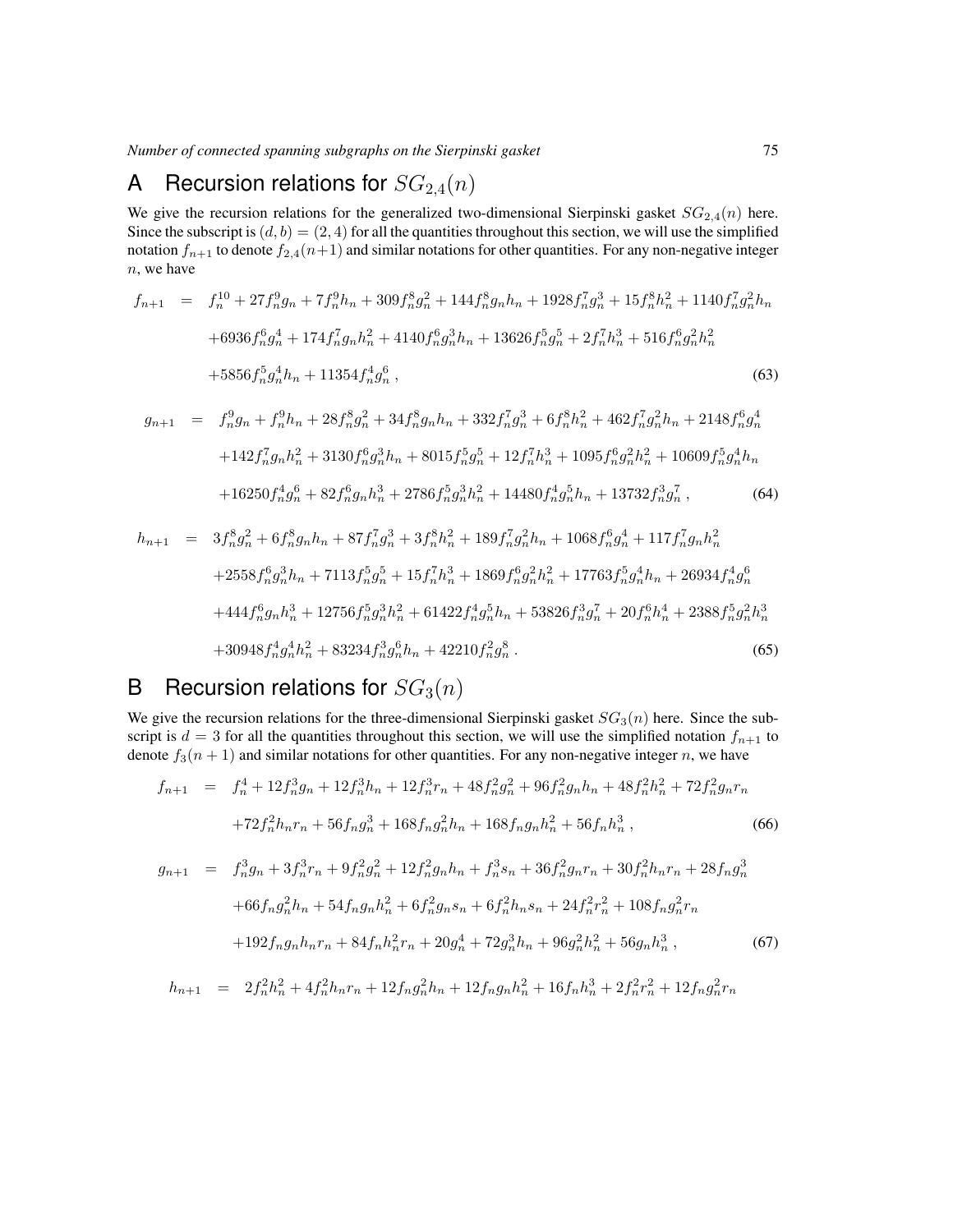$$
+48f_n g_n h_n r_n + 36f_n h_n^2 r_n + 2g_n^4 + 16g_n^3 h_n + 36g_n^2 h_n^2 + 32g_n h_n^3 + 22h_n^4 ,\qquad (68)
$$

$$
r_{n+1} = f_n^2 g_n^2 + 2f_n^2 h_n^2 + 6f_n^2 g_n r_n + 6f_n^2 h_n r_n + 6f_n g_n^3 + 22f_n g_n^2 h_n + 14f_n g_n h_n^2 + 16f_n h_n^3
$$
  
+2f\_n^2 g\_n s\_n + 2f\_n^2 h\_n s\_n + 12f\_n^2 r\_n^2 + 60f\_n g\_n^2 r\_n + 132f\_n g\_n h\_n r\_n + 66f\_n h\_n^2 r\_n + 12g\_n^4  
+52g\_n^3 h\_n + 78g\_n^2 h\_n^2 + 48g\_n h\_n^3 + 22h\_n^4 + 6f\_n^2 r\_n s\_n + 14f\_n g\_n^2 s\_n + 28f\_n g\_n h\_n s\_n  
+14f\_n h\_n^2 s\_n + 120f\_n g\_n r\_n^2 + 120f\_n h\_n r\_n^2 + 88g\_n^3 r\_n + 264g\_n^2 h\_n r\_n + 264g\_n h\_n^2 r\_n  
+88h\_n^3 r\_n, \t(69)

$$
s_{n+1} = 4f_n g_n^3 + 36f_n g_n^2 r_n + 24f_n g_n h_n r_n + 12g_n^4 + 24g_n^3 h_n + 12f_n g_n^2 s_n + 24f_n g_n h_n s_n
$$
  
+12f\_n h\_n^2 s\_n + 144f\_n g\_n r\_n^2 + 120f\_n h\_n r\_n^2 + 144g\_n^3 r\_n + 360g\_n^2 h\_n r\_n + 216g\_n h\_n^2 r\_n  
+144f\_n g\_n r\_n s\_n + 144f\_n h\_n r\_n s\_n + 56g\_n^3 s\_n + 168g\_n^2 h\_n s\_n + 168g\_n h\_n^2 s\_n + 56h\_n^3 s\_n  
+208f\_n r\_n^3 + 720g\_n^2 r\_n^2 + 1440g\_n h\_n r\_n^2 + 720h\_n^2 r\_n^2. (70)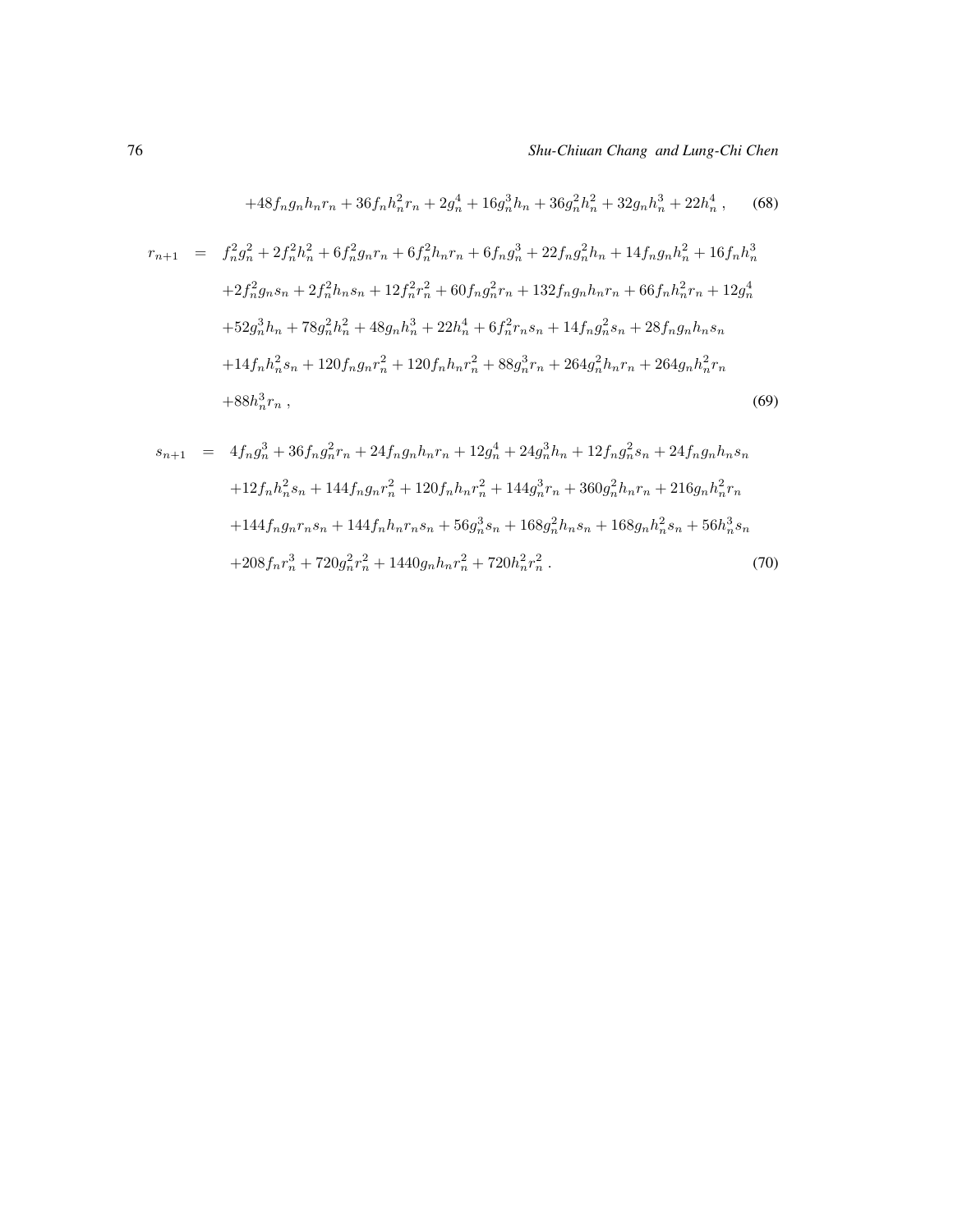#### References

- <span id="page-22-0"></span>[Liu and Chow(1983)] C. I. Liu and Y. Chow, Enumeration of connected spanning subgraphs of a planar graph, *Acta Math. Hung.*, 41: 27-36, 1983.
- <span id="page-22-1"></span>[Welsh(1993)] D. J. A. Welsh, *Complexity: Knots, Colourings, and Counting (London Math. Soc. Lecture Notes series 186)*, Cambridge University Press, Cambridge, 1993.
- <span id="page-22-2"></span>[Shrock(2000)] R. Shrock, Exact Potts model partition functions on ladder graphs, *Physica A*, 283: 388- 446, 2000.
- <span id="page-22-3"></span>[Chang and Shrock(2000)] S.-C. Chang and R. Shrock, Exact Potts model partition function on strips of the triangular lattice, *Physica A*, 286: 189-238, 2000.
- <span id="page-22-4"></span>[Chang and Shrock(2001)(a)] S.-C. Chang and R. Shrock, Exact Potts model partition functions on strips of the honeycomb lattice, *Physica A*, 296: 183-233, 2001.
- <span id="page-22-5"></span>[Chang and Shrock(2001)(b)] S.-C. Chang and R. Shrock, Exact partition function for the Potts model with next-nearest neighbor couplings on arbitrary-length ladders, *Int. J. Mod. Phys. B*, 15: 443-478, 2001.
- <span id="page-22-6"></span>[Chang and Shrock(2001)(c)] S.-C. Chang and R. Shrock, Exact Potts model partition functions on wider arbitrary-length strips of the square lattice, *Physica A*, 296: 234-288, 2001.
- <span id="page-22-7"></span>[Mandelbrot(1982)] B. B. Mandelbrot, *The Fractal Geometry of Nature*, Freeman, San Francisco, 1982.
- <span id="page-22-8"></span>[Falconer(2003)] K. J. Falconer, *Fractal Geometry: Mathematical Foundations and Applications*, 2nd ed., Wiley, Chichester, 2003.
- <span id="page-22-9"></span>[Biggs(1993)] N. L. Biggs, *Algebraic Graph Theory*, 2nd ed., Cambridge University Press, Cambridge, 1993.
- <span id="page-22-10"></span>[Harary(1969)] F. Harary, *Graph Theory*, Addison-Wesley, New York, 1969.
- <span id="page-22-11"></span>[Gefen and Aharony(1981)] Y. Gefen and A. Aharony, Solvable fractal family, and its possible relation to the backbone at percolation, *Phys. Rev. Lett.*, 47: 1771-1774, 1981.
- <span id="page-22-12"></span>[Hilfer and Blumen(1984)] R. Hilfer and A. Blumen, Renormalisation on Sierpinski-type fractals, *J. Phys. A: Math. Gen.*, 17: L537-L545, 1984.
- <span id="page-22-13"></span>[Chang et al.(2007)] S.-C. Chang, L.-C. Chen and W.-S. Yang, Spanning trees on the Sierpinski gasket, *J. Stat. Phys.*, 126: 649-667, 2007.
- <span id="page-22-14"></span>[Aho and Sloane(1973)] A. V. Aho and N. J. A. Sloane, Some doubly exponential sequences, *Fibonacci Quart.*, 11: 429-437, 1973.
- <span id="page-22-15"></span>[Teufl and Wagner(2007)] E. Teufl and S. Wagner, Enumeration problems for classes of self-similar graphs, *J. Combin. Theory Ser. A*, 114: 1254-1277, 2007.
- <span id="page-22-16"></span>[Chang and Chen(2008)] S.-C. Chang and L.-C. Chen, Spanning forests on the Sierpinski gasket, *discret. Math. Theor. Comput. Sci.*, 10: 55-76, 2008.